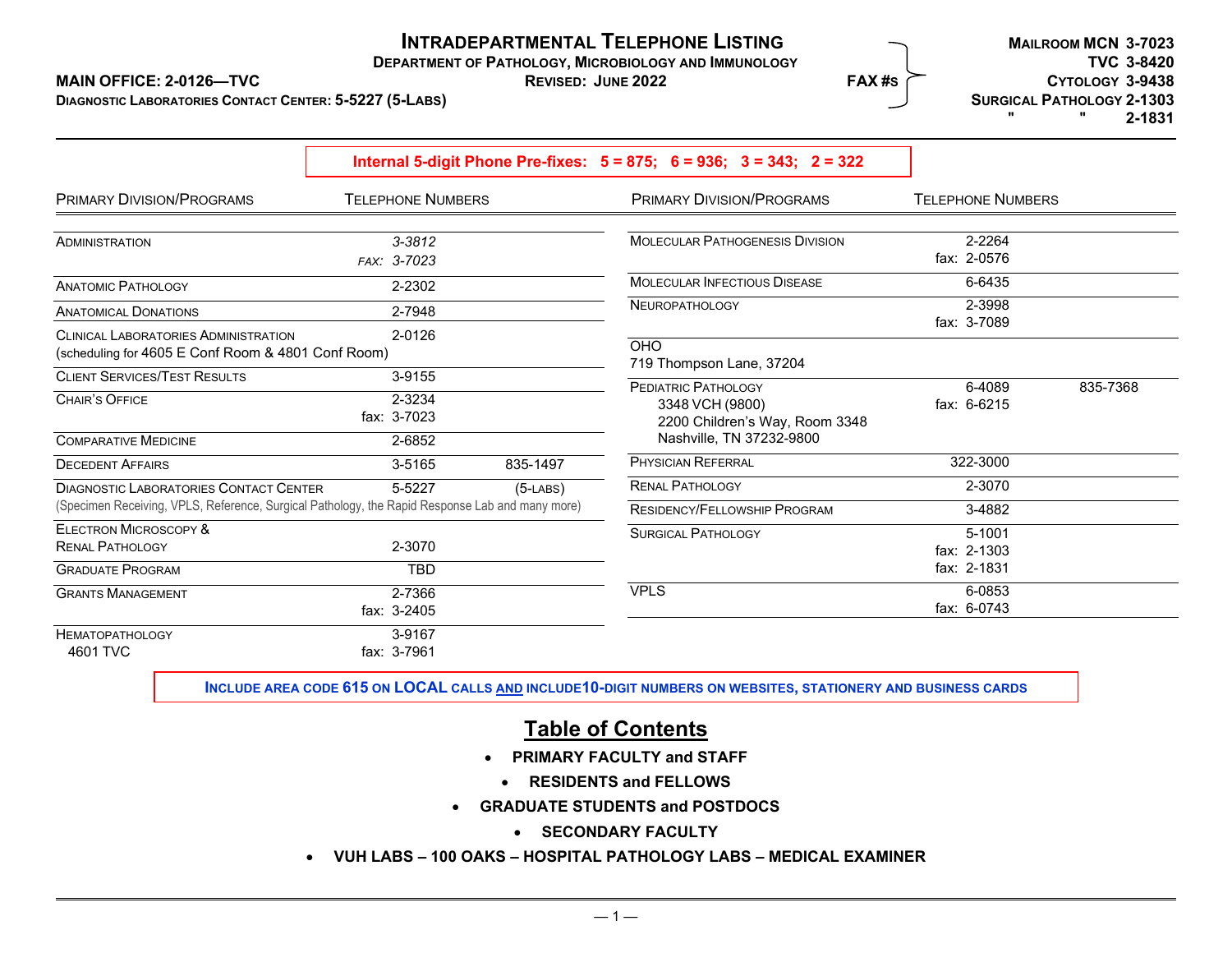|                                                                                                                                                                                                                                                                                                       |                       |            | PRIMARY FACULTY AND STAFF                                                                                                                                                                                                  |                  |            |
|-------------------------------------------------------------------------------------------------------------------------------------------------------------------------------------------------------------------------------------------------------------------------------------------------------|-----------------------|------------|----------------------------------------------------------------------------------------------------------------------------------------------------------------------------------------------------------------------------|------------------|------------|
|                                                                                                                                                                                                                                                                                                       |                       |            | Phone Pre-fixes: $5 = 875$ ; $6 = 936$ ; $3 = 343$ ; $2 = 322$                                                                                                                                                             |                  |            |
| <b>NAME</b>                                                                                                                                                                                                                                                                                           | PHONE                 | PAGING NO. | <b>NAME</b>                                                                                                                                                                                                                | PHONE            | PAGING NO. |
| Abbuhl, Mary F.<br>Manager, Anatomic Pathology<br>Laboratory Administration<br>Office: 4537 TVC; Campus Mail: 4605 TVC (5310)                                                                                                                                                                         | 5-9500<br>fax: 3-8420 | 835-9384   | Attwell, Mackenzie<br>Research Assistant I, Schmitz Lab<br>Lab: CC-3303 MCN; Campus Mail: C-3317 MCN (2561)                                                                                                                | 3-1289           |            |
| Abdelnabi, Ali N., Ph.D.<br>Postdoc Research Fellow, Olivares-Villagomez Lab<br>Office: A5211 MCN; Campus Mail: A-4222 MCN (2363)                                                                                                                                                                     | 6-0134                |            | Ayers, Justin<br>IT Consultant -- https://pegasus.mc.vanderbilt.edu/<br>U-3305 MCN; Campus Mail: C-3317 MCN (2561)<br>Bader, Jackie                                                                                        | 3-7915<br>6-3320 |            |
| Aiken, Christopher R., Ph.D.<br>Associate Vice Chair for Graduate Education, Molecular Pathogenesis Division                                                                                                                                                                                          | 3-7037                |            | Postdoc Research Fellow - Jeffrey Rathmell Lab<br>Lab: B-3301 MCN; Campus Mail: C-3317 MCN (2561)                                                                                                                          |                  |            |
| Cornelius Vanderbilt Chair in PMI<br>Director, Microbiology and Immunology Graduate Studies<br>Professor, Molecular Pathogenesis Division<br>Administrative Assistant: Zeon Sayni                                                                                                                     | 5-1538                |            | <b>Beals, Trevor</b><br>Electron Microscopist (EM Lab/Fogo)<br>Office: C-2317 MCN; Campus Mail: Fogo EM Lab, C-3317 MCN (2561)                                                                                             | 3-1459           |            |
| Office: AA-5230A; Campus Mail: A-4222 MCN (2363)<br>Akabogu, Favour<br>Research Assistant II (Term), Schmitz Lab                                                                                                                                                                                      | 3-1289                |            | Beavers, William, Ph.D.<br>Postdoc Research Fellow - Eric Skaar Lab<br>Lab: A-5104 MCN; Campus Mail: A4222 MCN (2363)                                                                                                      | 3-8492           |            |
| Lab: CC-3303 MCN; Campus Mail: C-3317 MCN (2561)<br>Amroun, Karim<br>Senior Technical Support Specialist<br>U-3305 MCN; Campus Mail: C-3317 MCN (2561)                                                                                                                                                | 5-9067                |            | Bechard, Matthew, Ph.D.<br>Research Instructor, MP Division<br>Administrative Assistant: Zeon Sayni<br>Office CC-2201 MCN; Campus Mail: C-3317 MCN                                                                         | 3-0543<br>5-1538 |            |
| <b>Anatomic Path Sign Out Room</b><br>C-3304 MCN (Multi-head scope)<br>Andrews Murdock, Jennifer, M.D.                                                                                                                                                                                                | 3-2559<br>3-9076      | 835-5819   | <b>Benfield, Luis</b><br>Diagnostic Lab Team Leader, Cytogenetics<br>23119 OHO<br>719 Thompson Lane, 37204                                                                                                                 | 5-0232<br>3-8976 |            |
| Associate Professor, Lab Medicine Division<br>Administrative Assistant: Ondrea Simmons<br>Office: TVC 4650H; Campus Mail: 4605 TVC (5310)                                                                                                                                                             | 2-4254                |            | <b>Blacker, Adam</b><br>Mgr., Diagnostic Labs - Molecular Services<br>Office: 4501A TVC; Campus Mail: 4501A TVC (5310)                                                                                                     | 2-7432           |            |
| Anthony, Sharon<br>Lab Services Rep 2, Clinical<br><b>VUMC Brentwood Clinic</b><br>43 Franklin Rd., Brentwood, TN 37027                                                                                                                                                                               |                       |            | Booth, Garrett S., M.D., M.S.<br>Associate Professor, Lab Medicine Division<br>Administrative Assistant: Pam Serna                                                                                                         | 6-8958<br>3-9060 | 835-9669   |
| Arildsen, Mary Ann Thompson, M.D., Ph.D.<br>Associate Professor, Hematopathology Div fax: 3-7961<br>Medical Director, Clinical Hematology Laboratory<br>Office: TVC 4504; Campus Mail: 4605 TVC (5310)<br>Administrative Assistant: Holly Spann<br>Office: T-3218 MCN; Campus Mail: C-3317 MCN (2561) | 2-3220<br>2-0146      | 835-5862   | Office: TVC 4506A; Campus Mail: 4605 TVC (5310)<br>Boothby, Mark R., M.D., Ph.D.<br>Professor, Molecular Pathogenesis Division<br>Administrative Assistant: Zeon Sayni<br>Office: AA-4214B MCN, Campus Mail: A-4222 (2363) | 3-1699<br>5-1538 |            |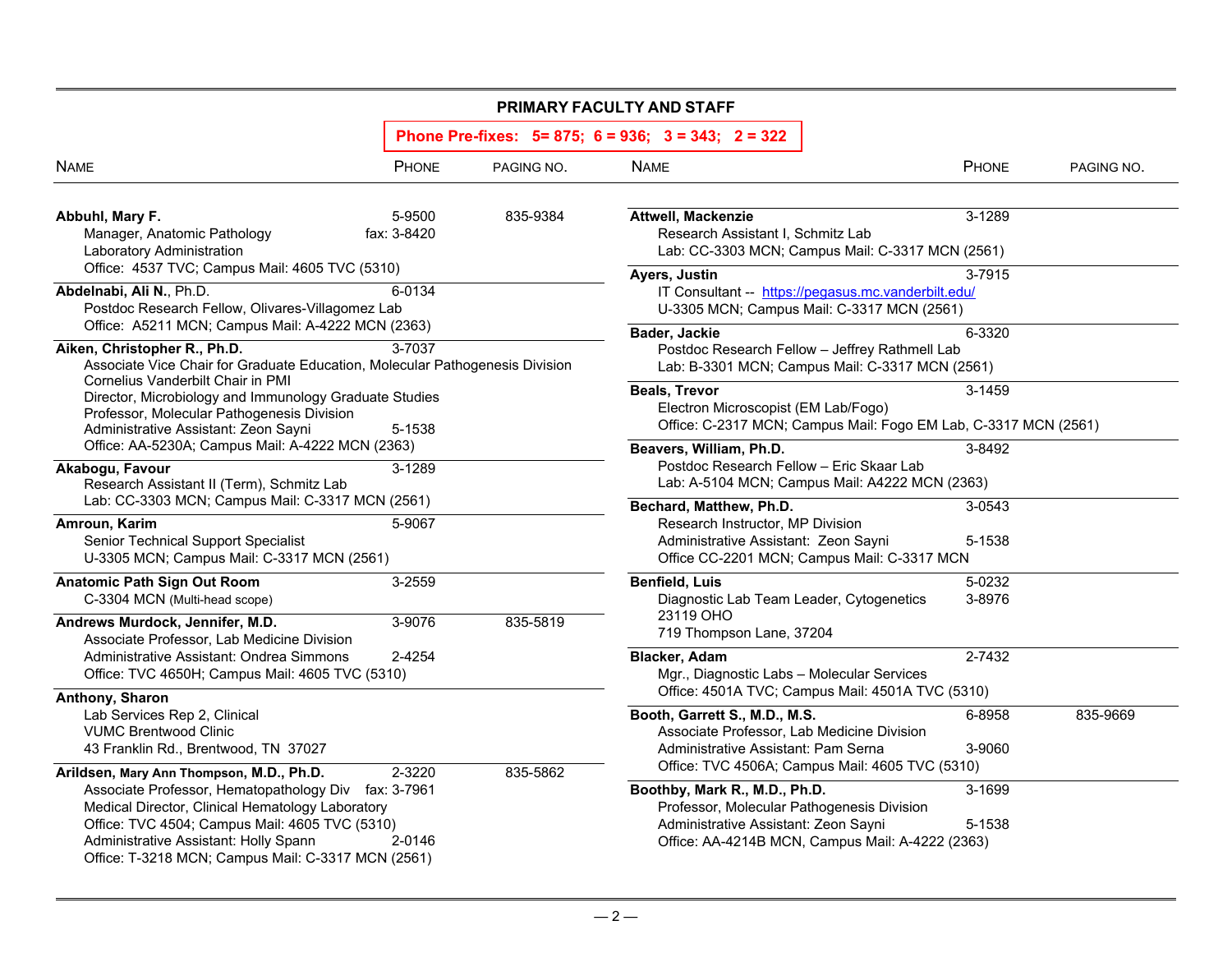| <b>NAME</b>                                                                                                                                                                                                                                                                | PHONE                 | PAGING NO.                                                                                                                                                                                                                    | <b>NAME</b>                                                                                                                                                                                                                   | PHONE                           | PAGING NO.                                                                 |
|----------------------------------------------------------------------------------------------------------------------------------------------------------------------------------------------------------------------------------------------------------------------------|-----------------------|-------------------------------------------------------------------------------------------------------------------------------------------------------------------------------------------------------------------------------|-------------------------------------------------------------------------------------------------------------------------------------------------------------------------------------------------------------------------------|---------------------------------|----------------------------------------------------------------------------|
| <b>Bracey, Harrison</b><br>Research Assistant III, Aiken Lab<br>Lab: AA-5224 MCN; Campus Mail: A-4222 MCN (2363)                                                                                                                                                           | 2-4440                |                                                                                                                                                                                                                               | Cheng, Qiufang, M.D., Ph.D.<br>Research Specialist Sr. - Dave Gailani Lab<br>Office/Lab: TVC 4914; Campus Mail: 4918 TVC (5310)                                                                                               | 2-4485                          |                                                                            |
| Bratton, Benjamin, Ph.D.<br>Assistant Professor, Ph.D., MP Division<br>Office: CC-2201 MCN; Campus Mail: C-3317 MCN (2561)                                                                                                                                                 | 3-1101<br>fax: 3-7023 |                                                                                                                                                                                                                               | Chi, Channing<br>Research Assistant I, Rathmell Lab<br>Lab: B-3301 MCN; Campus Mail: C-3317 MCN (2561)                                                                                                                        | 6-3320                          |                                                                            |
| <b>Bressman, Zachary</b><br>Research Assistant I, Pua Lab<br>Lab: C-2121 MCN; Campus Mail: C-3317 MCN (2561)                                                                                                                                                               | 5-6116                |                                                                                                                                                                                                                               | Cho, Sung Hoon, Ph.D.<br>Research Assistant Professor, Mark Boothby Lab<br>Administrative Assistant: Zeon Sayni<br>Lab: AA-4214B MCN; Campus Mail: A-4222 (2363)                                                              | 3-1698<br>5-1538                |                                                                            |
| Bury, Scott, PhD, CPIA<br>Assistant Professor, Division of Comparative Medicine<br>Office: S-4322 MCN; Campus Mail: S-1316 MCN (2112)                                                                                                                                      | 6-6697<br>3-0087      |                                                                                                                                                                                                                               | Choi, Joseph<br>Research Assistant I, Janet Markle Lab<br>Lab: T-3320 MCN; Campus Mail: C-3317 MCN (2561)                                                                                                                     | 2-6162                          |                                                                            |
| Byndloss, Mariana X., DVM, Ph.D.<br>Assistant Professor, Molecular Pathogenesis Division<br>Administrative Assistant: Zeon Sayni<br>Office: A-5303 MCN, Campus Mail: A-4222 MCN (2363)                                                                                     | 5-1538                |                                                                                                                                                                                                                               | Clarke, Ken<br>Sr. Vice President, Diagnostic Laboratories<br>Office: 4605D TVC; Campus Mail: 4605D TVC (5310)                                                                                                                | 6-3327                          |                                                                            |
| Byrd, Mikael<br>3-3812<br>Lead Administrative Assistant, PMI Admin fax: 3-7023<br>Supports: Jim Revett, Candice Stevens<br>Office: C-3321 MCN; Campus Mail: C-3317 MCN (2561)                                                                                              |                       | Clary, Rosie<br>Senior Administrative Assistant, Anatomic Path. fax: 2-0511<br>Supports: Drs. Cates, Eisenberg, Ely, James, Johnson, E. McDonald, Podoll, A.<br>Wheeler<br>Office: C-3321 MCN; Campus Mail: C-3317 MCN (2561) | 3-1391                                                                                                                                                                                                                        |                                 |                                                                            |
| Calvitti, Karisa<br>Social Media Coordinator, Molecular Pathogenesis Division                                                                                                                                                                                              | 5-7924                |                                                                                                                                                                                                                               | <b>Clinical Pathology Resident</b>                                                                                                                                                                                            |                                 | 835-0411                                                                   |
| Office: A-5225-C MCN; Campus Mail: A-4222 MCN (2363)<br>Cano Rodriguez, Ruben<br>Research Assistant I, Lacy Lab<br>Lab: A-4203 MCN; Campus Mail: A-4222 MCN (2363)<br>Carlin, Sophia<br>Research Assistant 1, Skaar Lab<br>Lab: A-5301 MCN; Campus Mail: A-4222 MCN (2363) | 3-3539<br>5-3771      |                                                                                                                                                                                                                               | Compton, Margaret, M.D.<br>Assistant Professor, Anatomic Pathology<br>Administrative Assistant: Rosie Clary<br>VA TN Valley Healthcare System<br>Office: D-05E<br>VA TN Valley Healthcare System<br>1310 24th Ave South 37212 | 873-6713<br>3-1391              | 835-1295                                                                   |
| Carter, Johnna<br>Lab Services Rep 2, Clinical<br>2105 Edward Curd Lane, Franklin TN 37067                                                                                                                                                                                 | 5-7187                |                                                                                                                                                                                                                               | Coogan, Alice, M.D.<br>Professor and Chair of PMI<br>Assistant to the Chair: Debra Ferrin<br>Office: C-3322 MCN; Campus Mail: C-3317 MCN (2561)                                                                               | 6-8283<br>fax: 3-7023<br>2-3234 | 835-7979                                                                   |
| Cates, Justin M.D., Ph.D.<br>Professor, Anatomic Pathology Division<br>Medical Director, Immunohistochemistry lab<br>Administrative Assistant: Rosie Clary                                                                                                                 | 6-6694<br>3-1391      | 831-4055                                                                                                                                                                                                                      | <b>Cook Azeb</b><br>Diagnostic Team Leader, Clinical Chemistry<br>Office: 4606G TVC; Campus Mail: 4606G TVC (5310)                                                                                                            | 1-8872                          |                                                                            |
| Office: C-2310 C MCN; Campus Mail: C-3317 MCN (2561)                                                                                                                                                                                                                       |                       | fax: 2-0511                                                                                                                                                                                                                   | <b>Cooperative Human Tissue Network (CHTN)</b>                                                                                                                                                                                |                                 | See: Tennessee Valley<br><b>Cooperative Human</b><br><b>Tissue Network</b> |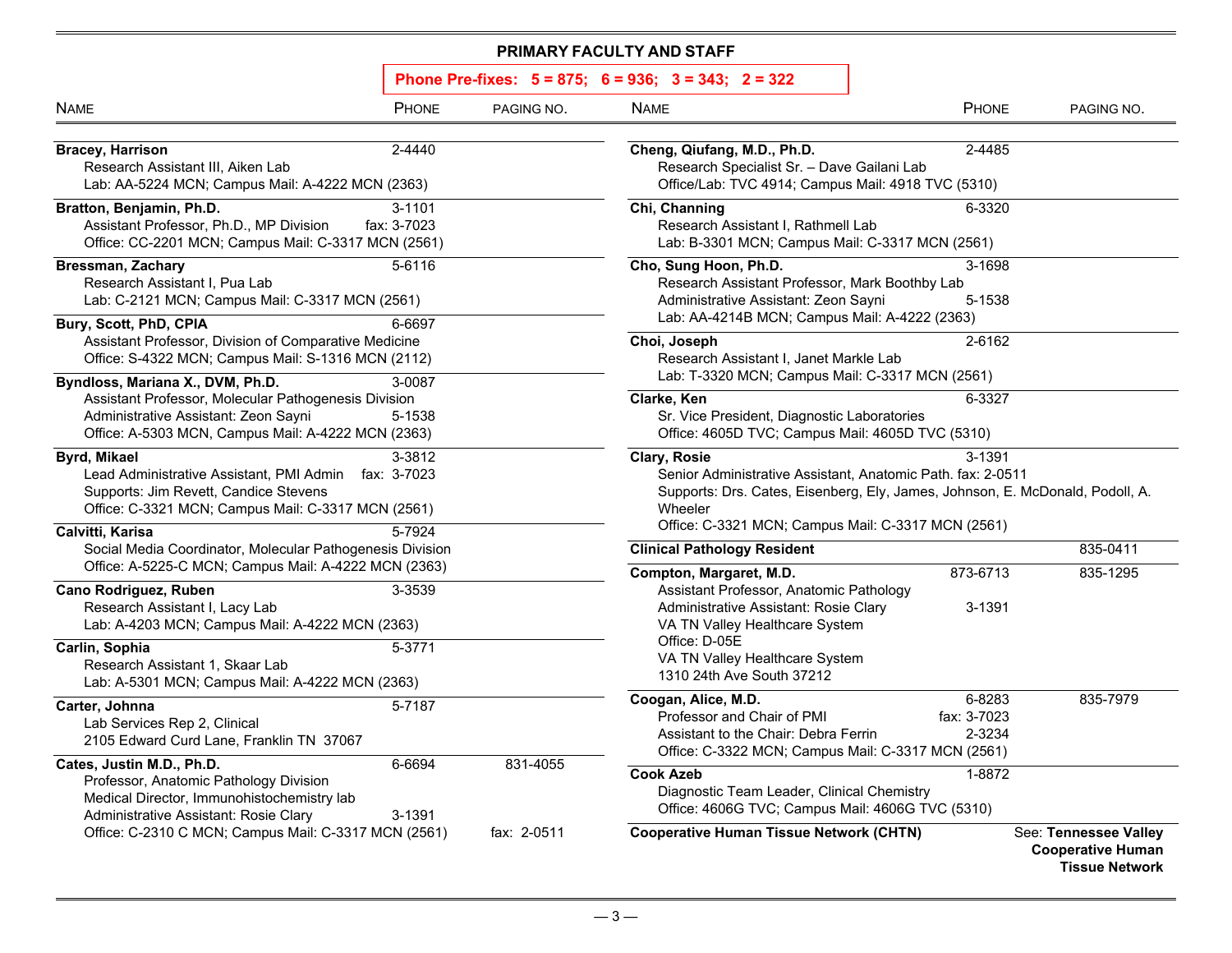| <b>NAME</b>                                                                                                                                                                                               | PHONE                           | PAGING NO.                                                                                                                    | <b>NAME</b>                                                                                                                                                                                                                    | PHONE                             | PAGING NO. |
|-----------------------------------------------------------------------------------------------------------------------------------------------------------------------------------------------------------|---------------------------------|-------------------------------------------------------------------------------------------------------------------------------|--------------------------------------------------------------------------------------------------------------------------------------------------------------------------------------------------------------------------------|-----------------------------------|------------|
| <b>Conference Rooms</b><br>A-5305 MCN<br>A-5220 MCN<br>A-4224 MCN<br>C-2105 MCN                                                                                                                           | 3-6334                          |                                                                                                                               | Davis, Judy<br>Director, Quality Management,<br>Diagnostic Labs<br>Administrative Assistant: Gina Scarbrough<br>4501B TVC; Campus Mail: 4605 TVC (5310)                                                                        | 3-0636<br>fax: 3-8420<br>3-1545   | 835-0371   |
| C-3323 MCN - Library<br>C-2303 MCN<br>$TVC - 4601$<br>$TVC - 4801$<br>$TVC - 4905$                                                                                                                        | 3-3861<br>3-9656                |                                                                                                                               | DeVany, Tapherine<br>Program Manager<br>Fellowship Program<br>Office: CC-3322 MCN; Campus Mail: C-3317 MCN (2561)                                                                                                              | 3-4882                            |            |
| Correa, Hernan, M.D.<br>Associate Professor, Anatomic Path Div.<br>Administrative Assistant: Alex Vencel<br>Office: 11219 D.O.T.; Campus Zip - 9065, Box 3                                                | 6-7818<br>fax: 6-7828<br>6-7819 | 831-6224                                                                                                                      | Dickeson, Kent, Ph.D.<br>Research Assistant Professor, Molecular Pathogenesis Division<br>Office: 4914 TVC, (Gailani Lab); Campus Mail: 4918 TVC (5310)                                                                        | 2-4485<br>Fax: 3-9563             |            |
| Covas, Holly<br><b>Education Coordinator</b><br>Med Tech & Continuing Education Programs                                                                                                                  | 2-8681<br>fax: 3-8420           |                                                                                                                               | Dodds, Amelia<br>Rearch Assistant I (Term) Schmitz Lab<br>Lab: CC-3303 MCN; Campus Mail: C-3317 MCN (2561)<br>Dodson, Cindy                                                                                                    | 3-1289<br>2-3130                  |            |
| Office: TVC B-807; Campus Mail: 4605 TVC (5310)<br>Craft, Yolanda<br>6-0853<br>Lab Service Rep II, VPLS                                                                                                   |                                 | Clinical Histotechnologist II - Fogo Renal Lab<br>Lab: C-2324 MCN; Campus Mail: C-3317 MCN (2561)<br>Donnert, Ellen<br>2-3592 |                                                                                                                                                                                                                                |                                   |            |
| 2105 Edward Curd Lane, Franklin, TN 37067<br>Crawford, Caitlin<br>Lab Services Rep II, VPLS                                                                                                               | 5-7187                          |                                                                                                                               | Research Assistant III - Fogo Lab<br>Lab: U-2221 MCN; Campus Mail: Fogo Lab, C-3317 MCN (2561)                                                                                                                                 |                                   |            |
| 2105 Edward Curd Lane, Franklin TN 37067<br>Croley, Josh<br>Research Assistant I, Skaar Lab<br>Lab: A-5104 MCN; Campus Mail: A-4222 MCN (2363)<br><b>Culver, Doris</b><br><b>Business Process Manager</b> | 5-3771<br>6-6686<br>fax: 3-6141 |                                                                                                                               | Douds, Jonathan, M.D.<br>Assistant Professor, HP Division<br>Administrative Assistant: Holly Spann<br>VA TN Valley Healthcare System<br>Office: A-19E, Basement<br>VA TN Valley Healthcare System<br>1310 24th Ave South 37212 | 873-8288<br>fax: 3-7961<br>2-0146 | 831-8121   |
| <b>Personnel Administration</b><br>Office: C-3314 MCN, Campus Mail: C-3317 MCN (2561)                                                                                                                     |                                 |                                                                                                                               | Driskell, Kristi<br><b>LSR II Clinical</b>                                                                                                                                                                                     | 5-7187                            |            |
| <b>Cytology Scope Room</b><br><b>Czelusniak, Anthony</b><br>Communications Coordinator, PMI<br>Office: A-5225C MCN; Campus Mail: A-4222 MCN (2363)                                                        | 2-0001<br>5-7924                |                                                                                                                               | 2105 Edward Curd Lane, B-2100 Franklin TN 37067<br>Duncan, Suzanne<br>Clinical Histotechnologist II - Fogo Renal Lab<br>Lab: C-2324 MCN; Campus Mail: C-3317 MCN (2561)                                                        | 2-3130                            | 835-5866   |
| Deng, Wentao<br>Staff Scientist, Jeffrey Rathmell Lab<br>Lab: B-3301 MCN; Campus Mail: C-3317 MCN (2561)                                                                                                  | 6-3320                          |                                                                                                                               | <b>Eddie, Alexander</b><br>Research Assistant II, Boothby Lab<br>Lab: AA-4220 MCN; Campus Mail: A-4222 MCN (2363)                                                                                                              | 3-1698                            |            |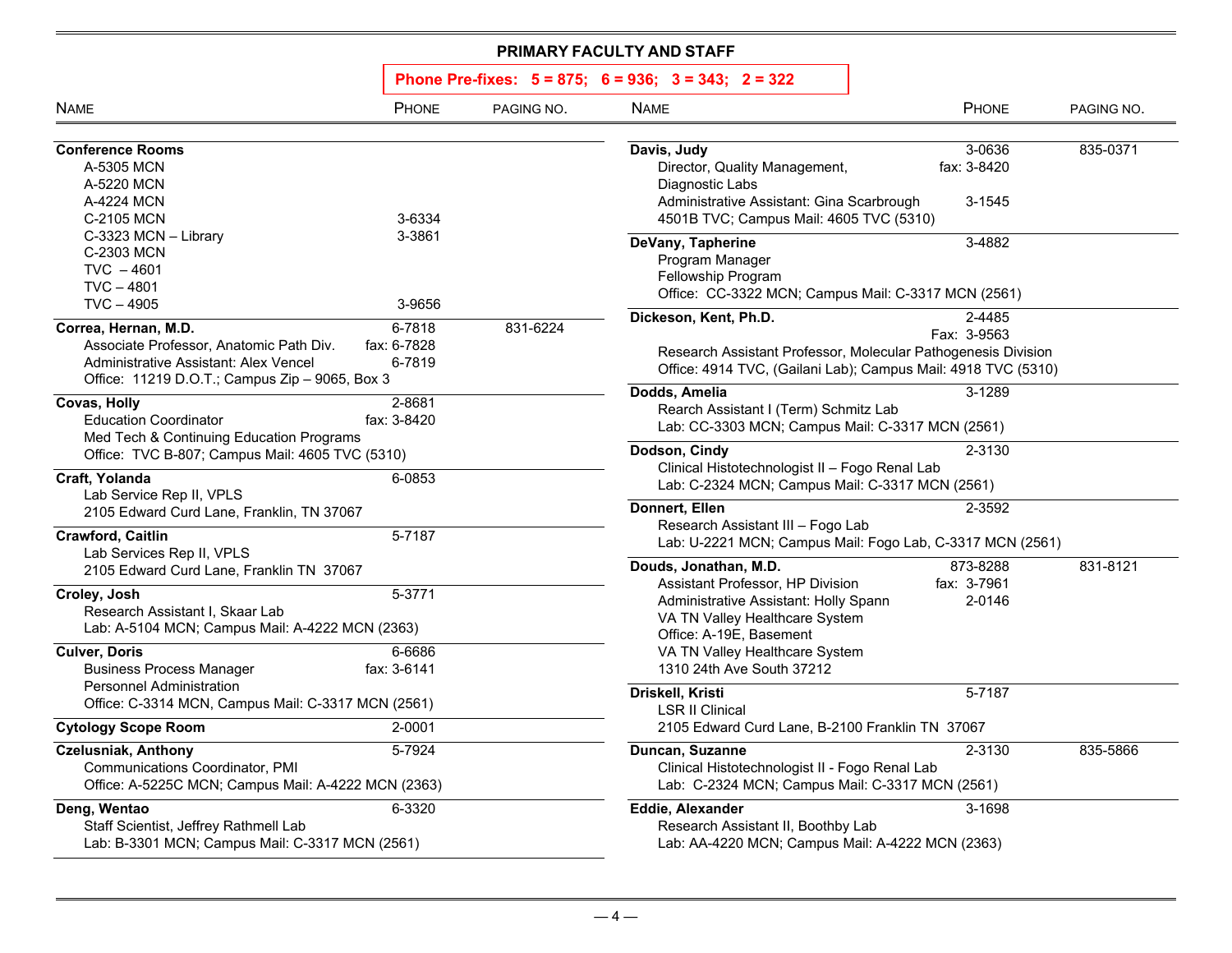| <b>NAME</b>                                                                                                                                                                                                                                                                                                                                                                                                                                                                                        | PHONE                      | PAGING NO. | <b>NAME</b>                                                                                                                                                         | PHONE                             | PAGING NO. |
|----------------------------------------------------------------------------------------------------------------------------------------------------------------------------------------------------------------------------------------------------------------------------------------------------------------------------------------------------------------------------------------------------------------------------------------------------------------------------------------------------|----------------------------|------------|---------------------------------------------------------------------------------------------------------------------------------------------------------------------|-----------------------------------|------------|
| Eichbaum, Quentin G., M.D., Ph.D.<br>6-5124<br>Professor, Lab Medicine Division<br>Associate Director of Transfusion Medicine<br>Assoc Prof, Medical Education & Administration<br>Affiliate Faculty, Vanderbilt Institute Global Health<br>Affiliate Faculty, Center for Ethics and Society<br>Administrative Assistant: Ondrea Simmons<br>2-4254<br>Office: 4511-C TVC, Campus Mail: 4605 TVC (5310)                                                                                             |                            | 835-9334   | Foegeding, Nora<br>Postdoc Research Fellow - Jeffrey Rathmell Lab<br>Lab: B-3301 MCN; Campus Mail: C-3317 MCN (2561)                                                | 6-3320                            |            |
|                                                                                                                                                                                                                                                                                                                                                                                                                                                                                                    |                            |            | Fogo, Agnes, M.D.<br>John L. Shapiro Professor<br>Professor of Medicine and Pediatrics<br>Director, Renal Pathology<br>Administrative Assistant: Kim Rampersad      | 2-3114<br>other: 2-3070<br>3-2501 | 835-5863   |
| 2-6844<br>Eisenberg, Rosana, M.D.<br>Associate Professor, Anatomic Path Div. fax: 322-0511<br>Administrative Assistant: Rosie Clary<br>3-1391<br>Office: C-3311A MCN; Campus Mail: C-3317 MCN (2561)<br>Ely, Kim, M.D.<br>5-5359<br>Associate Professor, Anatomic Pathology<br>fax: 2-0511<br>Director, Cytopathology<br>Director, Cytopathology Fellowship<br>Administrative Assistant: Rosie Clary<br>3-1391<br>Office: 4536 TVC; Campus Mail: 4605 TVC (5310)<br>2-3070<br><b>EM Scope Room</b> |                            | 835-8190   | Path Support Representative: Serena Redmond 3-1733<br>Office: C-3318 MCN; Campus Mail: C-3317 MCN (2561)                                                            |                                   |            |
|                                                                                                                                                                                                                                                                                                                                                                                                                                                                                                    |                            | 835-5831   | Foster, Pam<br>Diag Lab Team Leader, Microbiology, 1 <sup>st</sup> Shift<br>Office: 4526 TVC; Campus Mail: 4605 TVC (5310)                                          | 3-9089<br>2-3406                  | 835-9178   |
|                                                                                                                                                                                                                                                                                                                                                                                                                                                                                                    |                            |            | Freeman, Michelle<br>Supervisor, Pathologists' Assistants - Surgical Pathology<br>Campus Mail:4605 TVC (5310)                                                       | 2-0967                            |            |
|                                                                                                                                                                                                                                                                                                                                                                                                                                                                                                    |                            |            | Fugarazzo, Emily<br>Lab Services Rep 2, VPLS<br>2105 Edward Curd Lane, B-2100 Franklin TN 37067                                                                     | 5-7187                            |            |
| <b>C-2317E MCN</b><br><b>EM Lab</b><br>Signout Room<br>C-2321 MCN                                                                                                                                                                                                                                                                                                                                                                                                                                  | 2-3070<br>2-3129<br>2-3185 |            | Gailani, David, M.D.<br>Professor, Laboratory Medicine Division<br>Professor, Medicine<br>Director, Clinical Coagulation Lab                                        | 6-1505<br>fax: 3-9563             | 835-5848   |
| (direct) 2-6940<br><b>Exton, Maralie</b><br>Associate, Manager, QA, Safety Officer, Education                                                                                                                                                                                                                                                                                                                                                                                                      |                            | 835-9179   | Administrative Assistant: Pam Serna<br>Office: 4918-EA TVC; Campus Mail: 4918 TVC (0028)                                                                            | 3-9060                            |            |
| Office: 4503 TVC; Campus Mail: 4605 TVC (5310)<br>Farrow, Melissa A., Ph.D.<br>Research Assistant Professor, Molecular Pathogenesis Division                                                                                                                                                                                                                                                                                                                                                       | 3-3539                     |            | <b>Garrison, Gladys</b><br>Diag Lab Team Leader, Molecular Diagnostic Lab<br>Office: 4606D TVC; Campus Mail: 4605 TVC (5310) 2-0986                                 | 3-8121                            | 835-7652   |
| Borden Lacy Lab<br>fax: 3-7392<br>Administrative Assistant: Zeon Sayni<br>5-1538<br>Office/Lab: A-4325 MCN; Campus Mail: A-4222 MCN (2363)                                                                                                                                                                                                                                                                                                                                                         |                            |            | Georgiev, Ivelin, Ph.D.<br>Associate Professor, PMI, Infectious Diseases<br>Office: 11475 MRB IV; Campus Mail: 11475 MRB IV (0417)                                  | 3-6602                            |            |
| Ferrin, Debra<br>Assistant to Alice Coogan, M.D.<br>fax: 3-7023<br>Professor and Chair of PMI<br>Office: C-3322 MCN; Campus Mail: C-3317 MCN (2561)                                                                                                                                                                                                                                                                                                                                                | 2-3234                     |            | Giannico, Giovanna, M.D.<br>Associate Professor, Anatomic Pathology<br>Administrative Assistant: Nancy Selah<br>Office: T-3218C MCN; Campus Mail: C-3317 MCN (2561) | 6-1310<br>fax: 3-7023<br>2-3058   | 835-8901   |
| Fisher, Patricia<br>Materials Associate (Storeroom)<br>Office: B-358 VUH; Campus Mail: B-358 VUH                                                                                                                                                                                                                                                                                                                                                                                                   | 3-9151                     |            | Gibson-Corley, Katherine<br>Professor, Comparative Medicine<br>Office: AA-6220 MCN; Campus Mail: AA-6206 (2130)                                                     | 2-6553                            |            |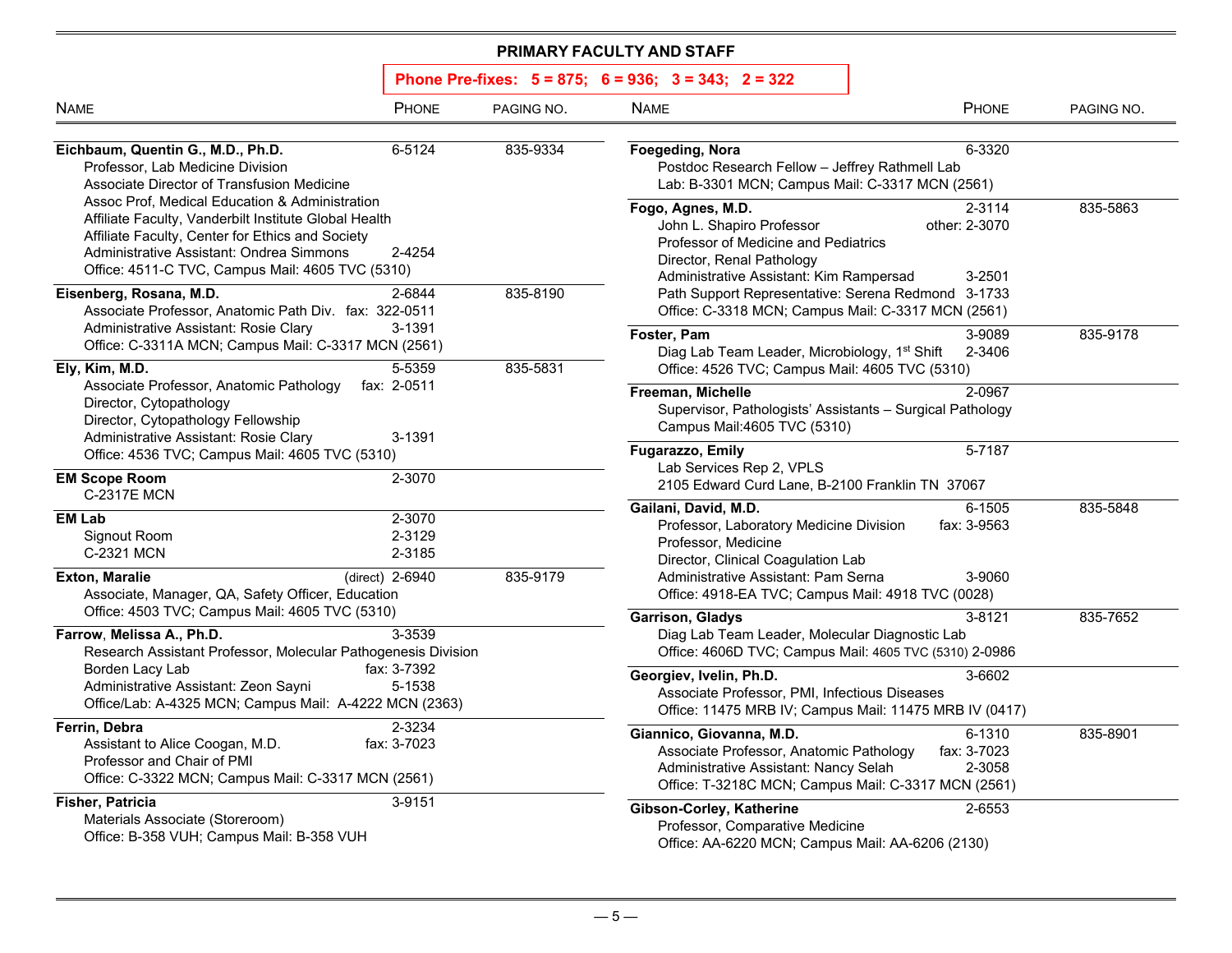| PHONE<br><b>NAME</b>                                                                                                                                                                                                                                                                                                                           | PAGING NO. | <b>NAME</b>                                                                                                                                                                               | PHONE                             | PAGING NO. |
|------------------------------------------------------------------------------------------------------------------------------------------------------------------------------------------------------------------------------------------------------------------------------------------------------------------------------------------------|------------|-------------------------------------------------------------------------------------------------------------------------------------------------------------------------------------------|-----------------------------------|------------|
| 2-2989<br>Gober, Stephanie<br>Sr. Administrative Assistant, Molecular Pathogenesis<br>Office: A-4222 MCN; Campus Mail: A-4222 MCN (2363)                                                                                                                                                                                                       |            | Harper, Tameka<br>LSR II, VPLS<br>Tullahoma-Harton                                                                                                                                        | 931-461-1101                      |            |
| Gordetsky, Jennifer, M.D.<br>5-1773<br>Director of Anatomic Pathology<br>fax: 3-7023<br>Professor, AP Division<br>Professor, Urology<br>Medical Director of Surgical Pathology<br>Administrative Assistant: Kristi Hargrove<br>2-2302<br>2-3058<br>Administrative Assistant: Nancy Selah<br>Office: C-3320 MCN; Campus Mail: C-3317 MCN (2561) | 835-7615   | Hart, Rachel C.<br>Research Assistant II, Jerome Lab<br>Office: U-2208 MCN; Campus Mail C-3317 MCN (2561)<br>He, Tracey                                                                   | 2-5531<br>6-1505                  |            |
|                                                                                                                                                                                                                                                                                                                                                |            | Research Assistant I (Term), Gailani Lab<br>Lab: 4918 TVC; Campus Mail: 4918 TVC (0028)<br>Head, David, M.D.                                                                              | 3-9049                            | 835-5860   |
| 3-9083<br>Greig, Bruce, B.S.<br>Associate, MLS Supervisor - Hematopathology<br>2-2682<br>Office: 4518 TVC; Campus Mail: 4605 TVC (5310)                                                                                                                                                                                                        |            | Professor, Hematopathology<br>Administrative Assistant: Holly Spann<br><b>T-3218A MCN</b><br>Office: 4800B TVC; Campus Mail: 4605 TVC (5310)                                              | fax: 3-7961<br>2-0146             |            |
| Green, Erin R., Ph.D.<br>3-8492<br>Postdoc Research Fellow - Eric Skaar Lab<br>Lab: A-5102, MCN; Campus Mail: A-4222 MCN (2363)                                                                                                                                                                                                                |            | Hefner, Deborah<br>Histotechnologist 2 Clinical (Renal Lab)<br>Office: C-2324 MCN; Campus Mail: EM/Renal Lab, C-3317 MCN (2561)                                                           | 2-3130<br>fax: 2-4840             | 835-5867   |
| 5-0783<br>Griffin, Brannan B., M.D.<br>fax: 3-7023<br>Assistant Professor, Anatomic Pathology<br>Office: C-2318D MCN; Campus Mail: C-3317 MCN (2561)                                                                                                                                                                                           | 835-7869   | Hernandez, Alicia<br><b>LSR II Clinical, VPLS</b><br>2105 Edward Curd Lane                                                                                                                | 5-7187                            |            |
| Hadjifrangiskou, Maria, Ph.D.<br>2-4851<br>Associate Director of VI4 Communications & Outreach<br>Associate Professor, Molecular Pathogenesis Division<br>Associate Professor, Urologic Surgery<br>Administrative Assistant: Zeon Sayni<br>5-1538<br>fax: 3-7392                                                                               |            | Franklin, TN 37-67<br>Hinners, Tenisha D., M.D.<br>Instructor, Anatomic Pathology Division<br>Administrative Assistant: Nancy Selah<br>Office: C-3319 MCN; Campus Mail: C-3317 MCN (2561) | 421-8445<br>fax: 3-7023<br>2-3058 | 835-8823   |
| Office: AA-4210A MCN; Lab: AA-4210B MCN<br>2-4649<br>Campus Mail: A-5225B MCN (2363)                                                                                                                                                                                                                                                           |            | Hippel, Teresa<br><b>QM Reviewer</b><br>Office: 4505 TVC; Campus Mail: 4505 TVC (5310)                                                                                                    | 3-3867                            |            |
| 3-9449<br>Hall, Emily Marie, Ph.D.<br>Postdoc Research Fellow - Louis Rollins-Smith Lab<br>Office: A-5116 MCN: Campus Mail: A-4222 MCN (2363)                                                                                                                                                                                                  |            | Hoek, Kristen L.<br>Lab Manager - Olivares-Villagomez Lab                                                                                                                                 | 6-0134                            |            |
| Hargrove, Kristi<br>2-2302<br>Lead Admin Assistant, Anatomic Path<br>fax: 3-7023<br>Supports: Drs. Lewis, Gordetsky, and Seegmiller<br>Office: C-3321 MCN; Campus Mail: C-3317 MCN (2561)                                                                                                                                                      |            | Office: A5211 MCN; Campus Mail: A-4222 MCN (2363)                                                                                                                                         |                                   |            |
| Harmsen, Hannah<br>2-6592<br>Assistant Professor, Neuropathology Division<br>Office: C-2104C MCN; Campus Mail: C-3317 MCN (2561)                                                                                                                                                                                                               | 835-5715   |                                                                                                                                                                                           |                                   |            |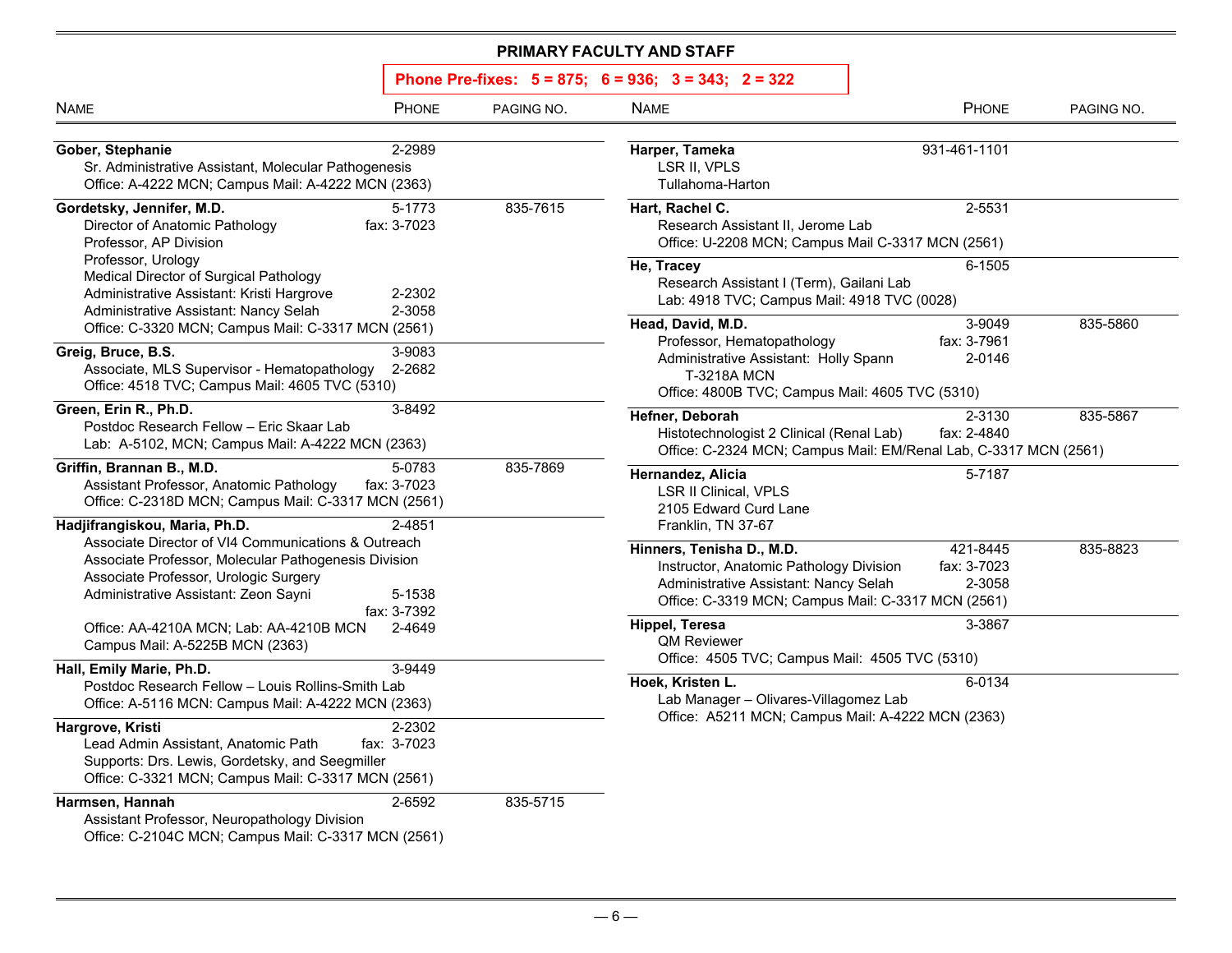| <b>NAME</b>                                                                                                                                                                                                                                                     | PHONE                      | PAGING NO. | <b>NAME</b>                                                                                                                                                                                                                                                              | PHONE                           | PAGING NO. |
|-----------------------------------------------------------------------------------------------------------------------------------------------------------------------------------------------------------------------------------------------------------------|----------------------------|------------|--------------------------------------------------------------------------------------------------------------------------------------------------------------------------------------------------------------------------------------------------------------------------|---------------------------------|------------|
| 2-5769<br>835-1891<br>Hoffman, Robert D., M.D., Ph.D.<br>Professor, Anatomic Path Div.<br>fax: 3-7023<br>Vice Chair for Graduate Medical Education<br>Director, Residency Training Program<br>Director, Autopsy Pathology<br>Director, Cardiovascular Pathology |                            |            | Jerome, Walter Gray "Jay", Ph.D.<br>Associate Professor, Molecular Pathogenesis Division<br>Director, Cellular and Molecular Pathology Graduate Program<br>Administrative Assistant: Zeon Sayni<br>Office: U-2206 MCN; Campus Mail: C-3317 MCN (2561)<br>Lab: U-2208 MCN | 835-5850                        |            |
| Office: C-3324 MCN; Campus Mail: C-3317 MCN (2561)<br>Administrative Assistant: Nancy Selah<br><b>Katherine Sachs</b><br>(Program Manager, Residency Program)<br>Tapherine DeVany                                                                               | 2-3058<br>3-4882<br>3-4882 |            | Johnson, Andrea<br>Supervisor, Specimen Receiving, 3rd Shift<br>Office 4607 TVC; Campus Mail 4607 TVC (5310)                                                                                                                                                             | 3-8148                          |            |
| (Program Manager, Fellowship Program)<br>Hollyfield, Starr<br>Program Manager, MP Division<br>Office: A-4222 MCN; Campus Mail: A-4222 MCN (2363)                                                                                                                | 3-9939<br>fax: 3-7392      |            | Johnson, Elana<br>Sr. Financial Manager, Diagnostic Laboratories<br><b>Finance-Ancillary Ops</b><br>Office: Crystal Terrace, Ste. 833B<br>Campus Mail: 3319 West End Ave, Ste 833B (8480)                                                                                | 3-1661                          |            |
| Holman, Sissy<br>Manager, Phlebotomy Services<br>Office: 4607 TVC; Campus Mail: 4605 TVC (5310)<br>Hu, Wen<br>Research Assistant II, Sebastian Joyce Lab<br>Lab: A4217 MCN; Campus Mail: C3321A MCN (2561)                                                      | 6-3193<br>2-1473           |            | Johnson, Joyce, M.D.<br>Professor, Anatomic Pathology Division<br>Vice Chair for Faculty Affairs, PMI<br>Director of Anatomic Pathology, Nashville VA Medical Center<br>Administrative Assistant: Rosie Clary                                                            | 3-1375<br>fax: 2-0511<br>3-1391 | 835-5834   |
| Humphries, Romney, Ph.D.<br>Professor, Lab Medicine<br>Director, Division of Laboratory Medicine<br>Administrative Assistant: Ondrea Simmons<br>Lab: 4605A TVC; Office: 4520 TVC (5310)                                                                         | 5-3210<br>2-4254           | 835-7577   | Office: C-2310B MCN; Campus Mail: C-3317 MCN (2561)<br>Johnson, Sharon<br><b>Registration Referral Specialist</b><br>Office: 1003 Oxford House<br>1313 21st Ave 37232                                                                                                    | 6-3024<br>fax: 6-3025           |            |
| Jack, Annie<br>Diagnostic Lab Team Leader, Cytopathology<br>Office: 4533 TVC; Campus Mail: 4533 TVC (5310)                                                                                                                                                      | 2-2721                     |            | Johnson, Shawn<br>Lead Admin. Assistant, Neuropath Div.<br>Supporting: Dr. Mobley<br>Office: C-2304 MCN; Campus Mail: C-3317 MCN (2561)                                                                                                                                  | 2-3998<br>fax: 3-7089           |            |
| Jalikis, Florencia "Flor" G., M.D.<br>Assistant Professor, AP Division<br>Administrative Assistant: Nancy Selah<br>Office: C-3306A MCN; Campus Mail: C-3317 MCN (2561)                                                                                          | 5-5160<br>2-3058           | 835-1791   | Jones, Carissa P., DVM<br>Assistant Professor, Comparative Medicine<br>Office: S-1316 MCN; Campus Mail: AA-6206 (2130)                                                                                                                                                   | 2-9104                          |            |
| James, Samuel, M.D.<br>Assistant Professor in PMI<br>Administrative Assistant: Rosie Clary                                                                                                                                                                      | 873-7759<br>3-1391         | 835-1244   | Joyce, Sebastian, Ph.D.<br>Professor, Molecular Pathogenesis Division<br>Administrative Assistant: Zeon Sayni<br>Office: A-4223A MCN; Campus Mail: A-4222 MCN (2363)                                                                                                     | 2-1472<br>5-1538                |            |
| Office: A-07 VA; Campus Mail: C-3317 MCN (2561)<br>Jensen, Jaime L., Ph.D.<br>Postdoc Research Fellow - Borden Lacy Lab<br>Office: A-4203A MCN; Campus Mail: A-4222 MCN (2363)                                                                                  | 3-3539                     |            | Juskevicius, Ridas, M.D.<br>Assistant Professor, Hematopathology Div<br>Administrative Assistant: Holly Spann<br>Office: 4603-B TVC; Campus Mail: 4605 TVC (5310)                                                                                                        | 5-9289<br>fax: 27961<br>2-0146  | 835-8358   |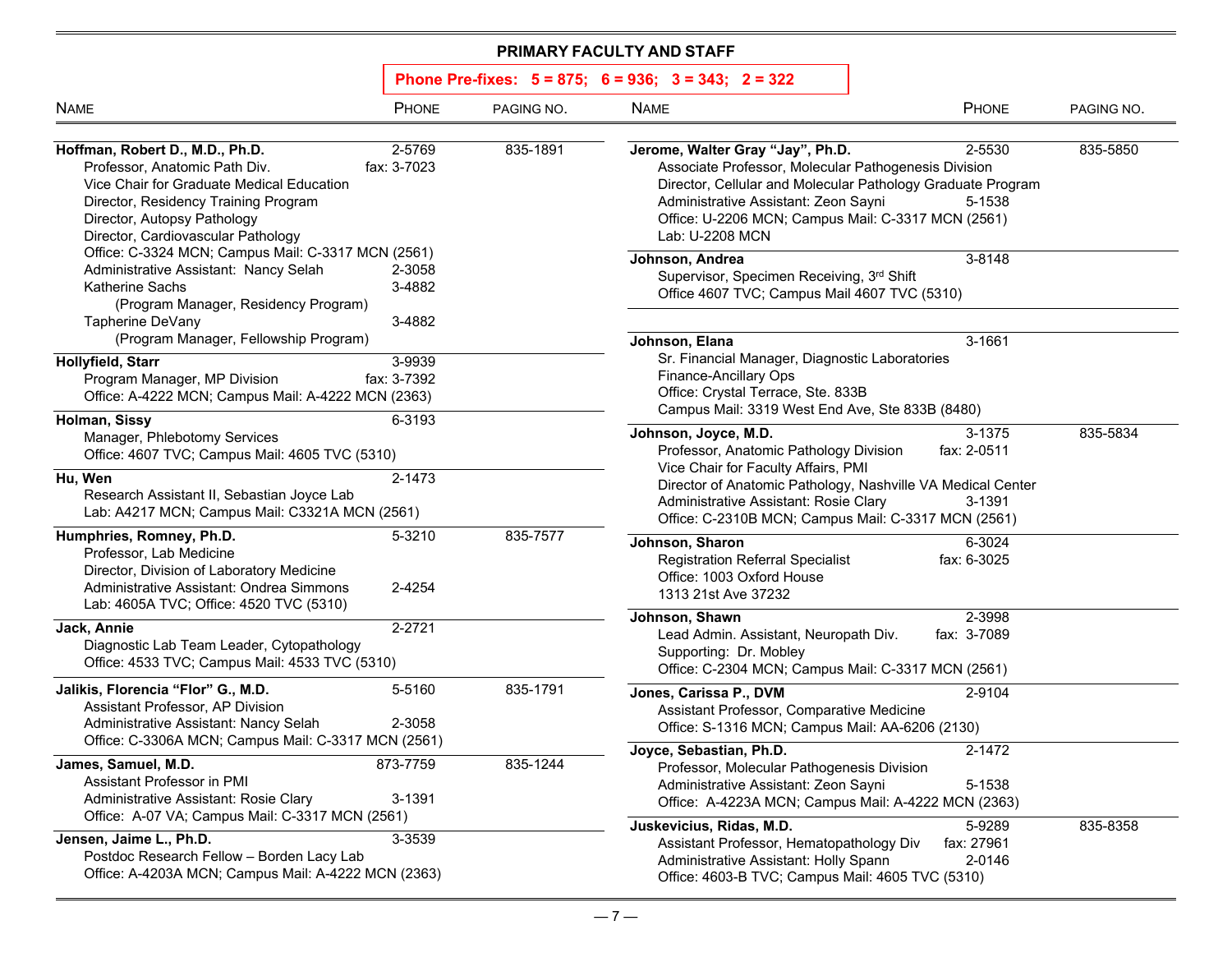| <b>NAME</b>                                                                                                                                                  | PHONE            | PAGING NO. | <b>NAME</b>                                                                                                                                                                                                              | PHONE                 | PAGING NO. |  |
|--------------------------------------------------------------------------------------------------------------------------------------------------------------|------------------|------------|--------------------------------------------------------------------------------------------------------------------------------------------------------------------------------------------------------------------------|-----------------------|------------|--|
| Khadge, Saraswoti, Ph.D.<br>Postdoc Research Fellow - Deborah Lannigan Lab<br>Lab: 706-712 PRB; Campus Mail: 771 PRB (6840)                                  | 6-1748           |            | Laghari, Sadia<br>Diagnostic Lab Team Leader, Blood Bank<br>Office: 4650 TVC (5310)                                                                                                                                      | 2-8299                |            |  |
| Karijolich, John, Ph.D.<br>Associate Professor, Molecular Pathogenesis Division<br>Associate Professor, Biochemistry<br>Administrative Assistant: Zeon Sayni | 5-7686<br>5-1538 |            | Lahtaw, Lahpri<br>IT Support Technician, PMI<br>Office: CC-3322 MCN; Campus Mail: C-3317 MCN (2561)                                                                                                                      |                       |            |  |
| Office: A-4301 MCN; Campus Mail: A-4222 MCN (2363)<br>Kelly, Alethea                                                                                         | 2-5217           |            | Langham, Mariel<br>2-0570<br>Manager, Support Svcs (Reference Lab, Contact Ctr, Specimen Receiving)<br>Laboratory Administration                                                                                         |                       |            |  |
| Budget Accounting Analyst, pre-award<br>Office: A-5217 MCN; Campus Mail A-4222 MCN (2363)                                                                    |                  |            | Office: 4607B; Campus Mail: 4605 TVC (5310)<br>Lannigan, Deborah, Ph.D.                                                                                                                                                  | 2-4560                | 6-1747     |  |
| Kirk, Karen<br>Lab Services Rep 2 Clinical<br>2105 Edward Curd Ln<br>Franklin, TN 37067                                                                      | 5-7187           |            | Professor, Molecular Pathogenesis Division<br>Director, Postdoctoral Studies<br>Admin. Asst.: Zeon Sayni (A-5301A MCN)<br>Office: 712B PRB; Campus Mail: C-3317 MCN (2561)                                               | fax: 2-4707<br>5-1538 |            |  |
| Knight, Teresia<br><b>Business Process Manager (VPLS-Tom Peters)</b><br>Office: 1003 Oxford House                                                            | 6-3101           |            | Le Sage, Mitchell<br>Research Assistant II, Rollins-Smith Lab<br>Office: A-5116 MCN: Campus Mail: A-4222 MCN (2363)                                                                                                      | 3-9449                |            |  |
| 1313 21st Ave 37232<br>Kordus, Shannon, Ph.D.<br>Postdoc Research Fellow - Borden Lacy Lab<br>Office: A-4203A MCN; Campus Mail: A-4222 MCN (2363)            | 3-3539           |            | Lee, Laura, M.D., Ph.D.<br>Associate Professor, Lab Medicine Division<br>Associate Medical Director, Molecular Diagnostics Lab<br>Administrative Assistant: Pam Serna<br>Office: 4800B TVC; Campus Mail: 4605 TVC (5310) | 3-3495<br>3-9060      | 835-4920   |  |
| Kroh, Heather, Ph.D.<br>Research Assistant Professor, MP Division<br>Borden Lacy Lab<br>Office: A-4116 MCN; Campus Mail: A-4222 MCN (2363)                   | 3-3539           |            | Lenon, Quentisha<br>Lab Services Rep 2, Clinical<br><b>VPLS</b><br>2105 Edward Curd Lane                                                                                                                                 | 5-7187                |            |  |
| Kumar, Sunil<br>Staff Scientist- Dave Gailani Lab<br>Lab: 4914 TVC; Campus Mail: 4918 TVC (5310)                                                             | 2-4485           |            | Franklin, TN 37067<br>Lewis, James S. (Jim), Jr., M.D.                                                                                                                                                                   | 3-0233                | 835-8061   |  |
| <b>Lab Medicine Resident</b>                                                                                                                                 |                  | 835-0411   | Professor, Anatomic Pathology Division<br>Associate Medical Director of Surgical Pathology                                                                                                                               | fax: 3-7023           |            |  |
| Lacy, D. Borden, Ph.D.<br>Professor, Molecular Pathogenesis Division<br>Edward and Nancy Fody Chair in Pathology                                             | 3-9080           |            | Director, Surgical Pathology Fellowship Program<br>Administrative Assistant: Kristi Hargrove<br>Office: 3020-D VUH; Campus Mail: C-3317 MCN (2561)                                                                       | 2-2302                |            |  |
| Administrative Assistant: Zeon Sayni<br>5-1538<br>Office: A-4116A, MCN; Campus Mail: A-4222 MCN (2363)                                                       |                  |            | Liang, Jiancong, M.D., Ph.D.<br>Associate Professor, AP Division, Peds Path                                                                                                                                              | 5-7822                | 835-9057   |  |
| Vacant<br>3-2367<br>Diag Lab Team Leader, Core Lab, 2 <sup>nd</sup> Shift<br>Office: 4606K TVC; Campus Mail: 4606K TVC (5310)                                |                  |            | Chief of Pediatric Pathology<br>Administrative Assistant: Alex Vencel<br>Office: 11223 D.O.T.; Campus Zip - 9065, Box 3                                                                                                  | 6-7819                |            |  |
|                                                                                                                                                              |                  |            | Library, Pathology (C-3323 MCN)                                                                                                                                                                                          | 3-3861                |            |  |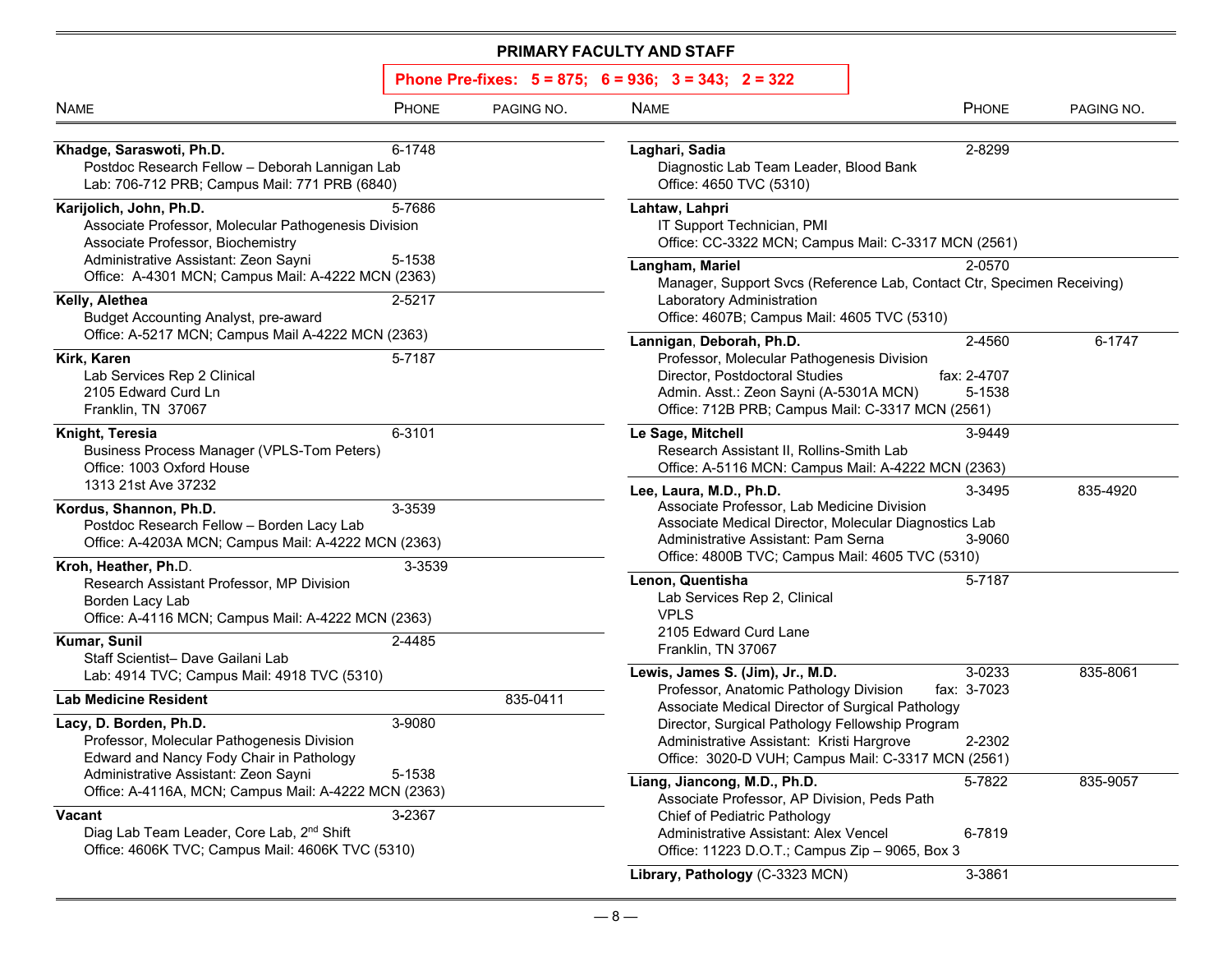| Phone Pre-fixes: $5 = 875$ ; $6 = 936$ ; $3 = 343$ ; $2 = 322$ |  |  |  |
|----------------------------------------------------------------|--|--|--|
|----------------------------------------------------------------|--|--|--|

| <b>NAME</b>                                                                                                                                                                                                                           | PHONE                                    | PAGING NO. | <b>NAME</b>                                                                                                                                                                                                            | PHONE                                     | PAGING NO. |
|---------------------------------------------------------------------------------------------------------------------------------------------------------------------------------------------------------------------------------------|------------------------------------------|------------|------------------------------------------------------------------------------------------------------------------------------------------------------------------------------------------------------------------------|-------------------------------------------|------------|
| Lobdell, Nichole<br>Senior Research Specialist - Eric Skaar Lab<br>Lab: A-5102, MCN; Campus Mail: A-4222 MCN (2363)<br>Lusco, Mark A., M.D.<br><b>Assistant Professor - Renal Division</b><br>Administrative Assistant: Kim Rampersad | 3-8492<br>2-2364<br>fax 2-4840<br>3-2501 | 835-8063   | Markle, Janet, Ph.D.<br>Assistant Professor, MP Div. & VI4<br>Administrative Assistant: Zeon Sayni<br>Office: T-3208B MCN; Campus Mail: C-3317 MCN (2561)<br>Marquardt, Briana<br>Lead Technologist, Special Chemistry | 2-6162<br>fax: 3-7392<br>5-1538<br>2-3962 |            |
| Path Support Representative: Serena Redmond 3-1733<br>Office: C-2318A MCN; Campus Mail: C-3317 MCN (2561)                                                                                                                             |                                          |            | Office: 4606G TVC; Campus Mail: 4606G TVC (5310)<br>Mason, Emily F., M.D., Ph.D.                                                                                                                                       | 2-6772                                    | 835-8577   |
| Maddur, Ashoka, Ph.D.<br>Staff Scientist, Ingrid Verhamme Lab (formerly Bock lab)<br>Office: 1205A Stallworth; Campus Mail: 2201 Children's Way (3164)                                                                                | 3-3085                                   |            | Associate Professor, Hematopathology Div fax: 3-7961<br>Administrative Assistant: Holly Spann<br>Office 4603A TVC; Campus Mail 4605 TVC (5310)                                                                         | 2-0146                                    |            |
| Maldonado Gonzalez, Leonel F., M.D.<br>Assistant Professor, Anatomic Pathology<br>Office: CC-3301 MCN; Campus Mail: C-3317 MCN (2561)                                                                                                 | 5-8044<br>fax: 3-7023                    | 835-7530   | Mast, Kelley J., M.D.<br>Assistant Professor, HP Division<br>Admin. Assistant: Holly Spann                                                                                                                             | 873-7394<br>fax: 3-7961<br>2-0146         | 835-9668   |
| <b>Mailrooms</b><br>C-3317 MCN: $PMI - 3^{rd}$ floor mailroom<br>A-5301 MCN: PMI - 5 <sup>th</sup> floor mailroom<br>4605 TVC: PMI Labs/Blood Bank in TVC<br>3122 VUH: Surg Path                                                      | 2-3047                                   |            | <b>T-3218A MCN</b><br>VA TN Valley Healthcare System<br>Office: A-18, Basement<br>VA TN Valley Healthcare System<br>1310 24th Ave South 37212                                                                          |                                           |            |
| DOT-9065, Box 3: Peds Path<br><b>Maloney, Nichole</b>                                                                                                                                                                                 | 3-8492                                   |            | Maynard, Richard<br>Research Assistant III, Humphries Lab                                                                                                                                                              | 3-1289                                    |            |
| Lab Manager - Eric Skaar Lab<br>Lab: A-5102, MCN; Campus Mail: A-4222 (2363)                                                                                                                                                          |                                          |            | Lab: CC-3309 MCN; Campus Mail: C-3317 MCN (2561)<br><b>McCallum, Printha</b>                                                                                                                                           | 2-6852                                    |            |
| Mangrum, Sheryl<br>Computer Systems Analyst II (LIS)<br><b>Informatics Services</b>                                                                                                                                                   | 3-4869<br>fax: 3-2208                    | 835-9176   | Senior Program Manager<br>Animal Care & Use Program, Comparative Medicine Division<br>Office: AA-6219 MCN; Campus Mail: AA-6206 (2130)                                                                                 |                                           |            |
| Office: 3401 West End, Suite 600;<br>Campus Mail: 3401 West End, Suite 600 (8553)                                                                                                                                                     |                                          |            | McDonald, Ed, M.D., FASCP, FCAP<br>Associate Professor, Anatomic Pathology<br>Administrative Assistant: Rosie Clary                                                                                                    | 2-3176<br>fax: 2-0511<br>3-1391           | 835-9409   |
| <b>Manning, Suzanne</b><br>Research Assistant III - Sanders Lab                                                                                                                                                                       | 3-9115                                   |            | Office: C-2102A MCN; Campus Mail: C-3317 MCN (2561)                                                                                                                                                                    |                                           |            |
| Office: 4912 TVC; Campus Mail: 4605 TVC (5310)<br>Manuel, Carmila<br>Sr. Clinical/Translational Scientist, Humphries Lab<br>Lab: CC-3309 MCN; Campus Mail: C-3317 MCN (2561)                                                          | 2-3485                                   |            | <b>McElrath, Mary</b><br>Lead Lab Services Rep<br>2105 Edward Curd Lane<br>Franklin, TN 37067 (4115)                                                                                                                   | 5-7187                                    |            |
| Marchlewski, Dayton<br>Research Assistant II (TERM) - Schmitz Lab<br>Lab: CC-3303 MCN; Campus Mail: C-3317 MCN (2561)                                                                                                                 | 3-1289                                   |            | McKell, Melanie<br>Research Fellow, Eric Skaar Lab<br>Lab: A-5102, MCN; Campus Mail: A-4222 (2363)                                                                                                                     | 3-8492                                    |            |
|                                                                                                                                                                                                                                       |                                          |            | <b>McLemore, Tracy</b><br>Senior Research Specialist, Humphries Lab<br>Lab: CC-3309 MCN; Campus Mail: C-3317 MCN (2561)                                                                                                | 2-7372                                    |            |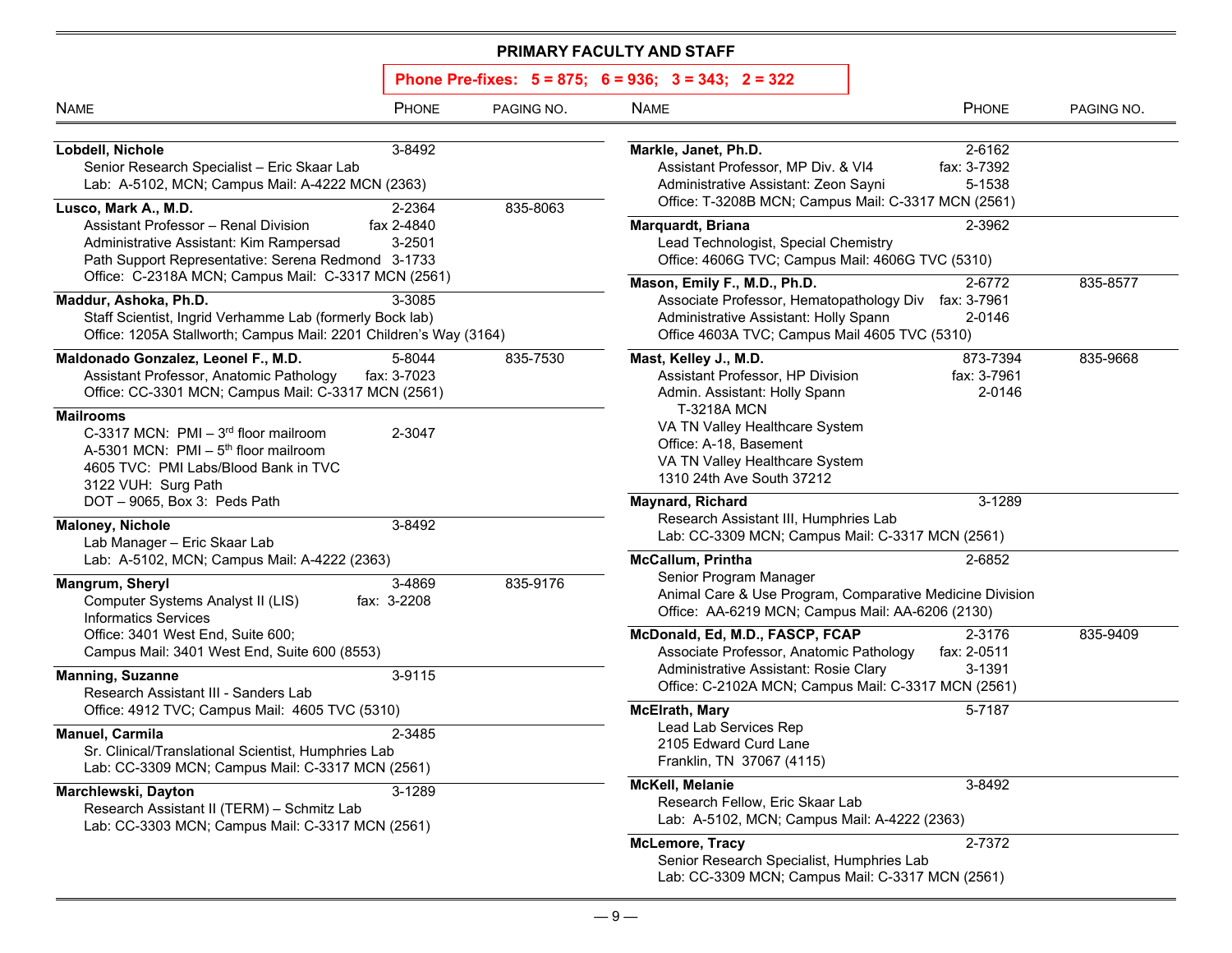| <b>NAME</b>                                                                                                                               | PHONE                 | PAGING NO. | <b>NAME</b>                                                                                                                                                                               | PHONE                 | PAGING NO.         |
|-------------------------------------------------------------------------------------------------------------------------------------------|-----------------------|------------|-------------------------------------------------------------------------------------------------------------------------------------------------------------------------------------------|-----------------------|--------------------|
| <b>McNeely, Tess</b><br>Lab Technician, Eric Skaar Lab<br>Lab: A-5102 MCN; Campus Mail: A-4222 MCN (2363)                                 | 3-8492                |            | Morris, Karen<br>Administrative Manager<br>(Personnel Administration)                                                                                                                     | 3-6646<br>fax: 3-6141 |                    |
| Mehrad, Mitra, M.D.<br>Associate Professor, AP Division                                                                                   | 5-7820                | 831-8116   | Office: CC-3322 MCN; Campus Mail: C-3317 MCN (2561)<br>Mosse, Claudio M.D., Ph.D.                                                                                                         | 873-6976              | 831-4052           |
| Administrative Assistant: Nancy Selah<br>Office: C-3311B MCN; C-3317 MCN (2561)                                                           | 2-3058                |            | Associate Professor<br>Chief of Pathology, Lab Medicine (VA)                                                                                                                              | fax: 3-7961           |                    |
| Milam, Lauren<br>Manager of Research Administration                                                                                       | 5-1514<br>Fax: 3-6535 |            | <b>VUMC Administrative Assistant: Holly Spann</b><br><b>T-3218A MCN</b>                                                                                                                   | 2-0146                |                    |
| Office: A-5213 MCN; Campus Mail: A4222 MCN (2363)                                                                                         |                       |            | VA Secretary: Jerquielli Walker<br>Office: Room A-19                                                                                                                                      | 873-6976              |                    |
| Miquelon, Sydney<br>Research Assistant II, Eric Skaar Lab<br>Lab: A-5104 MCN; Campus Mail: A-4222 MCN (2363)                              | 3-8492                |            | VA TN Valley Healthcare System<br>1310 24th Ave South 37212                                                                                                                               |                       |                    |
| Mishra, Sanjay, Ph.D.<br>Postdoc Research Fellow - Ivelin Georgiev Lab<br>Lab: 11475 MRB IV; Campus Mail: 11475 MRB IV (0417)             | 3-6602                |            | <b>Mueller, Angie</b><br>Manager, Transfusion Services<br>Office: 4650 TVC; Campus Mail: 4605 TVC (5310)                                                                                  | 3-8011                |                    |
| Mitchell, William, M.D., Ph.D.<br>Professor, Molecular Pathogenesis Division                                                              | 2-3238                | 835-5849   | Murdoch, Caitlin, Ph.D.<br>3-8492<br>Postdoc Research Fellow - Eric Skaar Lab<br>Lab: A-5104 MCN; Campus Mail: A4222 MCN (2363)                                                           |                       |                    |
| <b>Medical Director, VPLS</b><br>Administrative Assistant: Zeon Sayni<br>Office: U-3302 MCN; Campus Mail: C-3317 MCN (2561)               | 5-1538                |            | <b>Myers, Steve</b><br>Diagnostic Lab Team Leader, Heme/Coag<br>Office: 4606G TVC; Campus Mail: 4606 TVC (5310)                                                                           | 3-3811                |                    |
| Mobassir, B.M. "Mobassir"<br>Research Assistant I, Boothby Lab<br>Lab: AA-4214-B MCN; Campus Mail: A-4222 MCN (2363)                      | 3-1698                |            | Nichols, James, Ph.D., DABCC, FACB<br>Professor, Laboratory Medicine Division                                                                                                             | 3-5708<br>fax: 3-9563 | 831-4513           |
| Mobley, Bret, M.D.<br>Associate Professor, Neuropathology Division                                                                        | 6-1079                | 835-6919   | Medical Director, Clinical Chemistry and Point of Care Testing<br>Administrative Assistant: Pam Serna<br>Office: 4918D TVC; Campus Mail: 4605 TVC (5310)                                  |                       |                    |
| Director, Division of Neuropathology<br>Administrative Assistant: Shawn Johnson<br>Office: C-2304B MCN; Campus Mail: C-3317 MCN (2561)    | 2-3998                |            | Novitskaya, Tatiana<br>Research Term Professional, Pua Lab                                                                                                                                | 2-3468                |                    |
| Monteith, Andrew J., Ph.D.<br>Postdoc Research Fellow - Eric Skaar Lab<br>Lab: A-5104 MCN; Campus Mail: A4222 MCN (2363)                  | 3-8492                |            | Lab: C-2121 MCN; Campus Mail: C-3317 MCN (2561)<br>O'Conor, Christopher J., M.D., Ph.D.<br>Assistant Professor, Anatomic Pathology<br>Office: CC-3307 MCN; Campus Mail: C-3317 MCN (2561) | 421-8527              | 835-5639           |
| Moore, Amanda<br><b>Lead Coding Specialist</b><br>Pathology Physician Billing Services<br>Office: offsite; Campus Mail: C-3317 MCN (2561) | 2-3294                |            | Ogilvie, Penny<br>Sales & Marketing Rep (VPLS)<br>1003 Oxford House<br>1313 21st Ave 37232                                                                                                | 6-0741<br>fax: 6-0743 | cell: 615-491-1517 |
| Moore, Michelle "Micki"<br>Diag Lab Team Leader for Histopathology/Night Shift<br>Lab: 4532 TVC; Campus mail: 4605 TVC (5310)             | 3-9134                |            |                                                                                                                                                                                           |                       |                    |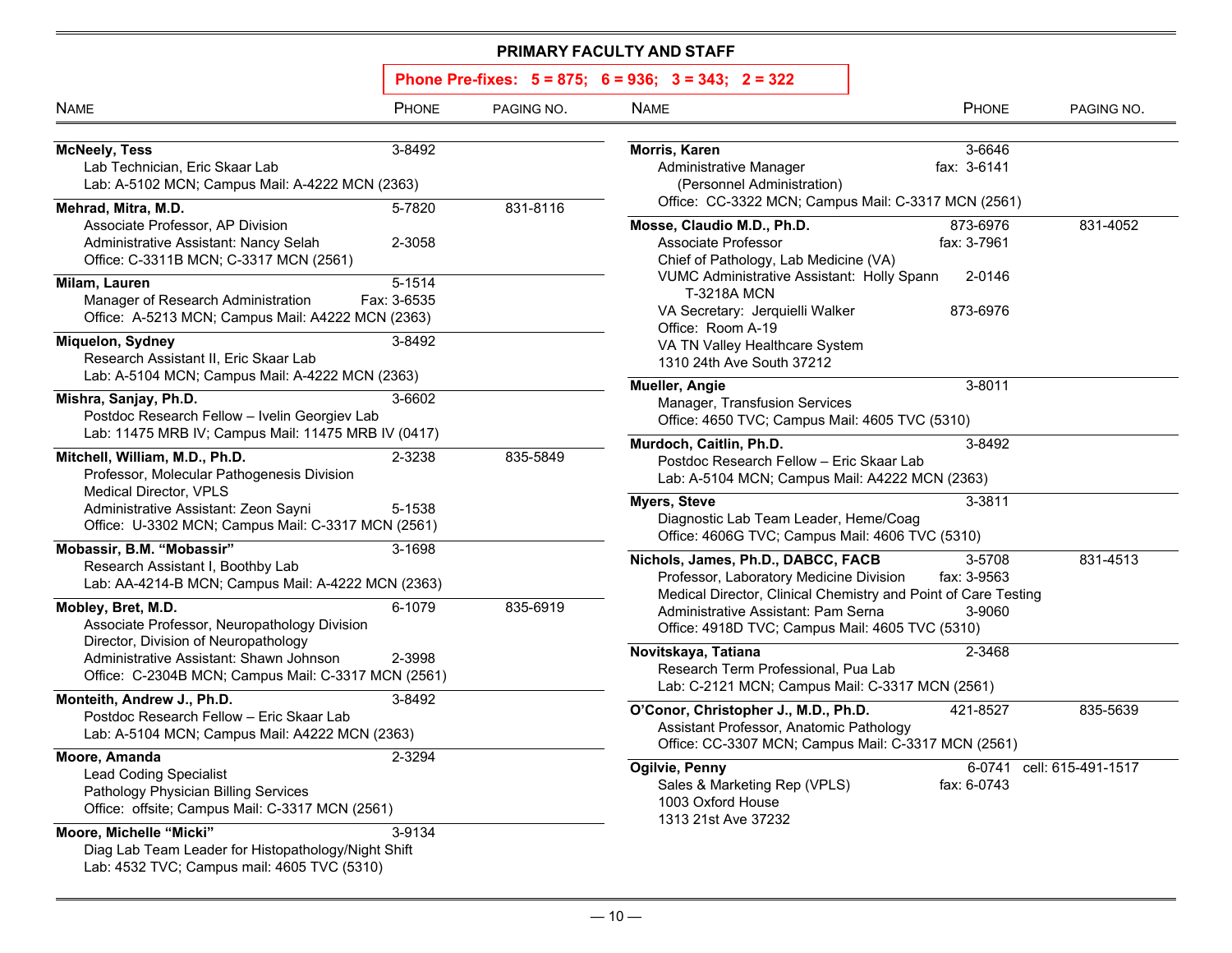| <b>INAME</b>                                                                                         | <b>PHUNE</b> | PAGING NO. | IV/ |
|------------------------------------------------------------------------------------------------------|--------------|------------|-----|
|                                                                                                      |              |            |     |
| Olivares-Villagomez, Danyvid, Ph.D.<br>Research Associate Professor, Molecular Pathogenesis Division | 6-0134       |            | Ph  |
| Lab: A-5211 MCN                                                                                      | fax: 3-7392  |            |     |
| Lab Manager: Kristen Hoek                                                                            | 6-0134       |            |     |
| Office: A-5211A MCN; Campus A-4222 MCN (2363)                                                        |              |            | Pi, |
|                                                                                                      |              |            |     |
| Paik, Yeeun "Christy"                                                                                | 3-1698       |            |     |
| Research Assistant I, Boothby Lab                                                                    |              |            | Po  |
| Lab: AA-4214B; Campus Mail: A-4222 MCN (2363)                                                        |              |            |     |
| Palmer, Lauren, Ph.D.                                                                                | 3-8492       |            |     |
| Research Fellow - Eric Skaar Lab                                                                     |              |            |     |
| Lab: A-5104 MCN; Campus Mail: A4222 MCN (2363)                                                       |              |            | Pri |
| Parker, Heather                                                                                      | 3-1459       |            |     |
| Histotechnologist, Renal Pathology                                                                   |              |            |     |
| Lab: C-2317C MCN; Campus Mail: C-3317 MCN (2561)                                                     |              |            | Pri |
| Patterson, Andrew, Ph.D.                                                                             | 6-3320       |            |     |
| Postdoc Research Fellow - Jeffrey Rathmell Lab                                                       |              |            |     |
| Lab: B-3301 MCN; Campus Mail: C-3317 MCN (2561)                                                      |              |            |     |
| Paueksakon, Paisit, M.D.                                                                             | 2-1350       | 835-7108   | Pu  |
| Professor, Renal Pathology Division                                                                  | fax: 3-6141  |            |     |
| Sr. Administrative Assistant: Kim Rampersad                                                          | 3-2501       |            |     |
| Path Support Representative: Serena Redmond 3-1733                                                   |              |            |     |
| Office: C-2318B MCN; Campus Mail: A-4222 MCN (2561)                                                  |              |            |     |
|                                                                                                      |              |            | Ra  |
| Perlen, Maxine                                                                                       | 2-0163       |            |     |
| Diagnostic Lab Team Leader, Lab Contact Center                                                       |              |            |     |
| Office: 4606K TVC; Campus Mail: 4606K TVC (5310)                                                     |              |            | Ra  |
| Perry, Suzi                                                                                          | 5-5113       |            |     |
| Sr. Coding Specialist (Physician Billing)                                                            |              |            |     |
| Office: offsite; Campus Mail: C-3317 MCN (2561)                                                      |              |            |     |
| Peters, Daniel                                                                                       | 5-8251       |            |     |
| Sr. Coding Specialist, Physician Billing (remote)                                                    |              |            | Ra  |
| Office: C-3314 MCN; Campus Mail: C-3317 MCN (2561)                                                   |              |            |     |
| Peters, Tom                                                                                          | 6-0742       | 406-3250   |     |
| Director (VPLS)                                                                                      |              |            |     |
| 1003 Oxford House                                                                                    |              |            |     |
| 1313 21st Ave 37232-4115                                                                             |              |            |     |
| <b>Phifer, Courtney</b>                                                                              | 6-1988       |            |     |
| Research Assistant I, Vivian Weiss Lab                                                               |              |            |     |
| Lab: CC-2210 MCN; Campus Mail: C-3317 MCN (2561)                                                     |              |            |     |
|                                                                                                      |              |            |     |

| <b>NAME</b>                                                                                                                                                                                 | PHONE                           | PAGING NO.                                                                                                       | <b>NAME</b>                                                                                                                                                                                   | PHONE                          | PAGING NO. |  |  |
|---------------------------------------------------------------------------------------------------------------------------------------------------------------------------------------------|---------------------------------|------------------------------------------------------------------------------------------------------------------|-----------------------------------------------------------------------------------------------------------------------------------------------------------------------------------------------|--------------------------------|------------|--|--|
| 6-0134<br>Olivares-Villagomez, Danyvid, Ph.D.<br>Research Associate Professor, Molecular Pathogenesis Division<br>Lab: A-5211 MCN<br>fax: 3-7392                                            |                                 | 5-3761<br>Phillips, Jamie<br>Associate Program Manager, VI-4<br>Office: A-5121 MCN; Campus Mail: 4222 MCN (2363) |                                                                                                                                                                                               |                                |            |  |  |
| Lab Manager: Kristen Hoek<br>Office: A-5211A MCN; Campus A-4222 MCN (2363)                                                                                                                  | 6-0134                          |                                                                                                                  | Pi, Hualiang, Ph.D.<br>3-8492<br>Postdoc Research Fellow - Eric Skaar Lab                                                                                                                     |                                |            |  |  |
| Paik, Yeeun "Christy"<br>Research Assistant I, Boothby Lab<br>Lab: AA-4214B; Campus Mail: A-4222 MCN (2363)                                                                                 | 3-1698                          |                                                                                                                  | Lab: A-5104 MCN; Campus Mail: A4222 MCN (2363)<br>Podoll, Mirna, M.D.                                                                                                                         | 2-1317                         | 835-5055   |  |  |
| Palmer, Lauren, Ph.D.<br>Research Fellow - Eric Skaar Lab<br>Lab: A-5104 MCN; Campus Mail: A4222 MCN (2363)                                                                                 | 3-8492                          |                                                                                                                  | Assistant Professor, AP Division<br>Administrative Assistant: Rosie Clary<br>Office: C-2104A MCN; Campus Mail: C-3317 MCN (2561)                                                              | 3-1391                         |            |  |  |
| Parker, Heather<br>Histotechnologist, Renal Pathology                                                                                                                                       | 3-1459                          |                                                                                                                  | Price, Howard<br>Supervisor, G.R.A.M. Lab<br>Office: 4727 TVC; Campus Mail: 4605 TVC (5310)                                                                                                   | 3-9058<br>3-9059               |            |  |  |
| Lab: C-2317C MCN; Campus Mail: C-3317 MCN (2561)<br>Patterson, Andrew, Ph.D.<br>6-3320<br>Postdoc Research Fellow - Jeffrey Rathmell Lab<br>Lab: B-3301 MCN; Campus Mail: C-3317 MCN (2561) |                                 |                                                                                                                  | Prieto-Granada, Carlos, M.D.<br>Assistant Professor, Anatomic Pathology<br>Administrative Assistant: Nancy Selah<br>Office: C-3305 MCN; Campus Mail: C-3317 MCN (2561)                        | 421-8918<br>2-3058             | 835-5829   |  |  |
| Paueksakon, Paisit, M.D.<br>Professor, Renal Pathology Division<br>Sr. Administrative Assistant: Kim Rampersad<br>Path Support Representative: Serena Redmond 3-1733                        | 2-1350<br>fax: 3-6141<br>3-2501 | 835-7108                                                                                                         | Pua, Heather, M.D., Ph.D.<br>Assistant Professor, Molecular Pathogenesis Div & Lab Medicine Div<br>Administrative Assistant: Zeon Sayni<br>Office: C-2121 MCN; Campus Mail: C-3317 MCN (2561) | 3-3912<br>5-1538               |            |  |  |
| Office: C-2318B MCN; Campus Mail: A-4222 MCN (2561)<br>Perlen, Maxine<br>Diagnostic Lab Team Leader, Lab Contact Center<br>Office: 4606K TVC; Campus Mail: 4606K TVC (5310)                 | 2-0163                          |                                                                                                                  | Raju, Nagarajan, Ph.D.<br>Postdoc Research Fellow - Ivelin Georgiev Lab<br>Lab: 11475 MRB IV; Campus Mail: 11475 MRB IV (0417)                                                                | 3-6602                         |            |  |  |
| Perry, Suzi<br>Sr. Coding Specialist (Physician Billing)<br>Office: offsite; Campus Mail: C-3317 MCN (2561)<br>Peters, Daniel                                                               | 5-5113<br>5-8251                |                                                                                                                  | Rampersad, Kimberly R.<br>Senior Administrative Assistant<br>Renal/EM Lab<br>Supports: Drs. Fogo, Mast, Lusco, Paueksakon<br>Office: C-2317A MCN; Campus Mail: C-3317 MCN (2561)              | 3-2501<br>fax 2-4840<br>3-3070 |            |  |  |
| Sr. Coding Specialist, Physician Billing (remote)<br>Office: C-3314 MCN; Campus Mail: C-3317 MCN (2561)                                                                                     |                                 |                                                                                                                  | <b>Ramsey, Ashley</b><br>LSR II, VPLS                                                                                                                                                         | 931-461-1101                   |            |  |  |
| Peters, Tom<br>$D_{\text{inertark}}$ (VDI $D$ )                                                                                                                                             | 6-0742                          | 406-3250                                                                                                         | Tullahoma-Harton Clinc                                                                                                                                                                        |                                |            |  |  |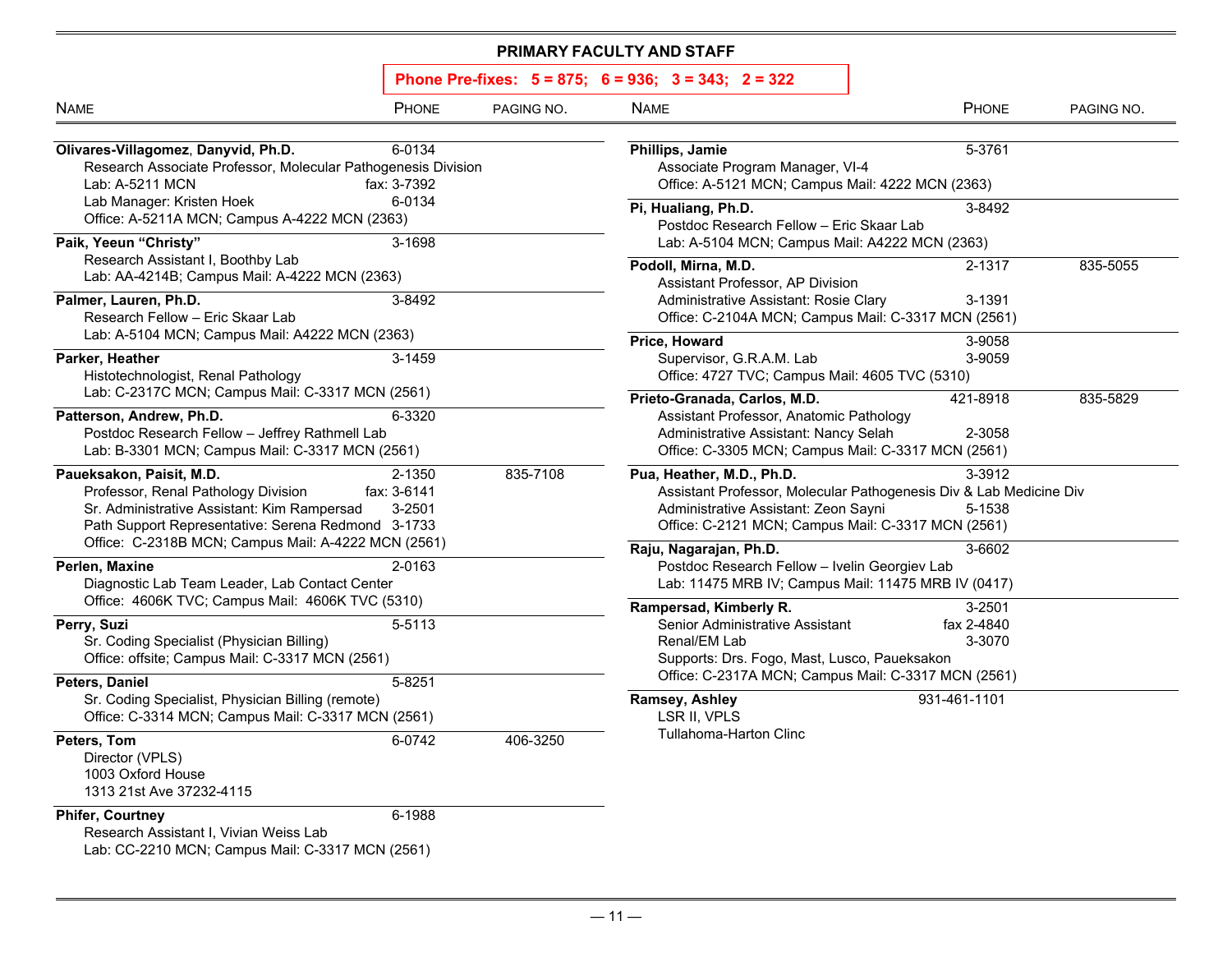| <b>NAME</b>                                                                                                                                                                                                                               | PHONE                                                                                                                                                                         | PAGING NO.                                                                                                                                                  | <b>NAME</b>                                                                                                                                                                                                          | PHONE                 | PAGING NO. |  |  |
|-------------------------------------------------------------------------------------------------------------------------------------------------------------------------------------------------------------------------------------------|-------------------------------------------------------------------------------------------------------------------------------------------------------------------------------|-------------------------------------------------------------------------------------------------------------------------------------------------------------|----------------------------------------------------------------------------------------------------------------------------------------------------------------------------------------------------------------------|-----------------------|------------|--|--|
| Rathmell, Jeffrey, Ph.D.<br>Cornelius Vanderbilt Chair in Immunobiology lab 6-3320<br>Professor Molecular Physiology & Biophysics                                                                                                         | 6-1764                                                                                                                                                                        |                                                                                                                                                             | 3-4062<br>Richardson, Antiana<br>Research Assistant I, Karijolich Lab<br>Lab: A-4302 MCN; Campus Mail: A-4222 MCN (2363)                                                                                             |                       |            |  |  |
|                                                                                                                                                                                                                                           | Professor, Molecular Pathogenesis Division<br>Director, Vanderbilt Center for Immunobiology<br>Assoc. Director, Vanderbilt Institute for Infection, Immunology & Inflammation |                                                                                                                                                             | <b>Rodgers, Matthew</b><br>Diag Lab Team Leader, MIDL<br>Office: 4515 TVC; Campus Mail; 4605 TVC (5310)                                                                                                              | 2-2198                |            |  |  |
| Administrative Assistant: Zeon Sayni<br>5-1538<br>Lab: B-3301 MCN<br>Office: B-3301A MCN; Campus Mail: C-3317 MCN (2561)                                                                                                                  |                                                                                                                                                                               | Roelofsz, Liz<br>615-495-7020<br>Program Manager, Microbe-Host Interactions<br>Biomedical Research Education and Training (BRET)                            |                                                                                                                                                                                                                      |                       |            |  |  |
| Ray, Bill<br>Medical Center Sales & Marketing Rep (VPLS)                                                                                                                                                                                  | cell: 901-634-4071                                                                                                                                                            |                                                                                                                                                             | Office: A-5224A MCN; Campus Mail: A4222 MCN (23363)                                                                                                                                                                  |                       |            |  |  |
| Redmond, Serena<br>Patient Support Rep, Renal Lab                                                                                                                                                                                         | Office: 1003 Oxford House, 1313 21st Ave S; Campus Zip: 4115<br>3-1733<br>Office: C2318 MCN; Campus Mail: C-3317 MCN (2561)                                                   |                                                                                                                                                             | Rollins-Smith, Louise A., Ph.D.<br>3-4119<br>Professor, Molecular Pathogenesis Division fax: 3-7392<br>Professor of Pediatrics<br>Professor of Biological Sciences<br>Administrative Assistant: Zeon Sayni<br>5-1538 |                       |            |  |  |
| Reichenberger, Linda<br>3-1178<br>Business Manager, Lab Administration<br>Office: 4605 TVC; Campus Mail: 4605 TVC (5310)<br>Reid, Erin<br>3-1289<br>Research Assistant II, Schmitz Lab<br>Lab: CC-3303 MCN; Campus Mail: C3317 MCN (2561) |                                                                                                                                                                               | Office: A-5119 MCN; Campus Mai: A4222 MCN (2363)<br>Rucks, Gail<br>5-7001<br>Lab Services Rep 2 Clinical (Diag Lab)                                         |                                                                                                                                                                                                                      |                       |            |  |  |
|                                                                                                                                                                                                                                           |                                                                                                                                                                               | VMG Shelbyville Clinic<br>Sachs, Katherine<br>3-4882<br>fax: 3-7023                                                                                         |                                                                                                                                                                                                                      |                       |            |  |  |
| Reinert, Laura<br>Lab Manager, Rollins-Smith Lab<br>Office: A-5116 MCN: Campus Mail: A-4222 MCN (2363)                                                                                                                                    | 3-9449<br>fax: 3-7932                                                                                                                                                         |                                                                                                                                                             | Program Manager<br>Pathology Graduate Education Office<br>Manager, Residency Program<br>Office: CC-3322 MCN; Campus Mail: C-3317 MCN (2561)                                                                          |                       |            |  |  |
| Renal Pathology / EM<br><b>Renal Signout Room</b><br>C-2321 MCN                                                                                                                                                                           | 2-3070<br>2-3185<br>2-3129                                                                                                                                                    |                                                                                                                                                             | Sack, Karin<br>Pre-Awards Grants Manager (Grants & Fiscal Management)<br>Office: A-5217A, MCN; Campus Mail: A-4222 (2363) fax: 3-6535                                                                                | 3-4880                |            |  |  |
| Revett, James (Jim)<br>Associate Director (Billing & Finance)<br>Office: C-3314B, MCN; Campus Zip-2561                                                                                                                                    | 3-8531<br>fax: 3-6141                                                                                                                                                         |                                                                                                                                                             | Salaria, Safia N., M.D.<br>Associate Professor; Anatomic Pathology<br>Diversity, Equity and Inclusion Office, PMI                                                                                                    | 3-1949<br>fax: 6-7040 | 835-5851   |  |  |
| Revetta, Frank L.<br>3-2557<br>Histotechnologist Research, Anatomic Pathology<br>Office: MCN C-3303; Campus Mail: C-3321 (2561)                                                                                                           |                                                                                                                                                                               | Gastrointestinal (GI) Pathology Fellowship Director<br>Administrative Assistant: Nancy Selah<br>2-3058<br>Office C-2310D MCN; Campus Mail C-3317 MCN (2561) |                                                                                                                                                                                                                      |                       |            |  |  |
| Reyes Ruiz, Valeria<br>Postdoc Research Fellow - Skaar Lab<br>Lab: A-5102, MCN; Campus Mail: A-4222 MCN (2363)                                                                                                                            | 3-8492                                                                                                                                                                        |                                                                                                                                                             | Sanders, Melinda E., M.D.<br>Professor, Anatomic Pathology Division<br>Tissue Core Director, Vanderbilt Breast S.P.O.R.E.                                                                                            | 2-1410                | 835-1125   |  |  |
| Rich, Dawn<br><b>LSR II Clinical, VPLS</b><br>Tullahoma-Harton Clinic                                                                                                                                                                     | 931-461-1101                                                                                                                                                                  |                                                                                                                                                             | Administrative Assistant: Pam Serna<br>Office: 4918A TVC; Campus Mail: 4605 TVC (5310)                                                                                                                               | 3-9060                |            |  |  |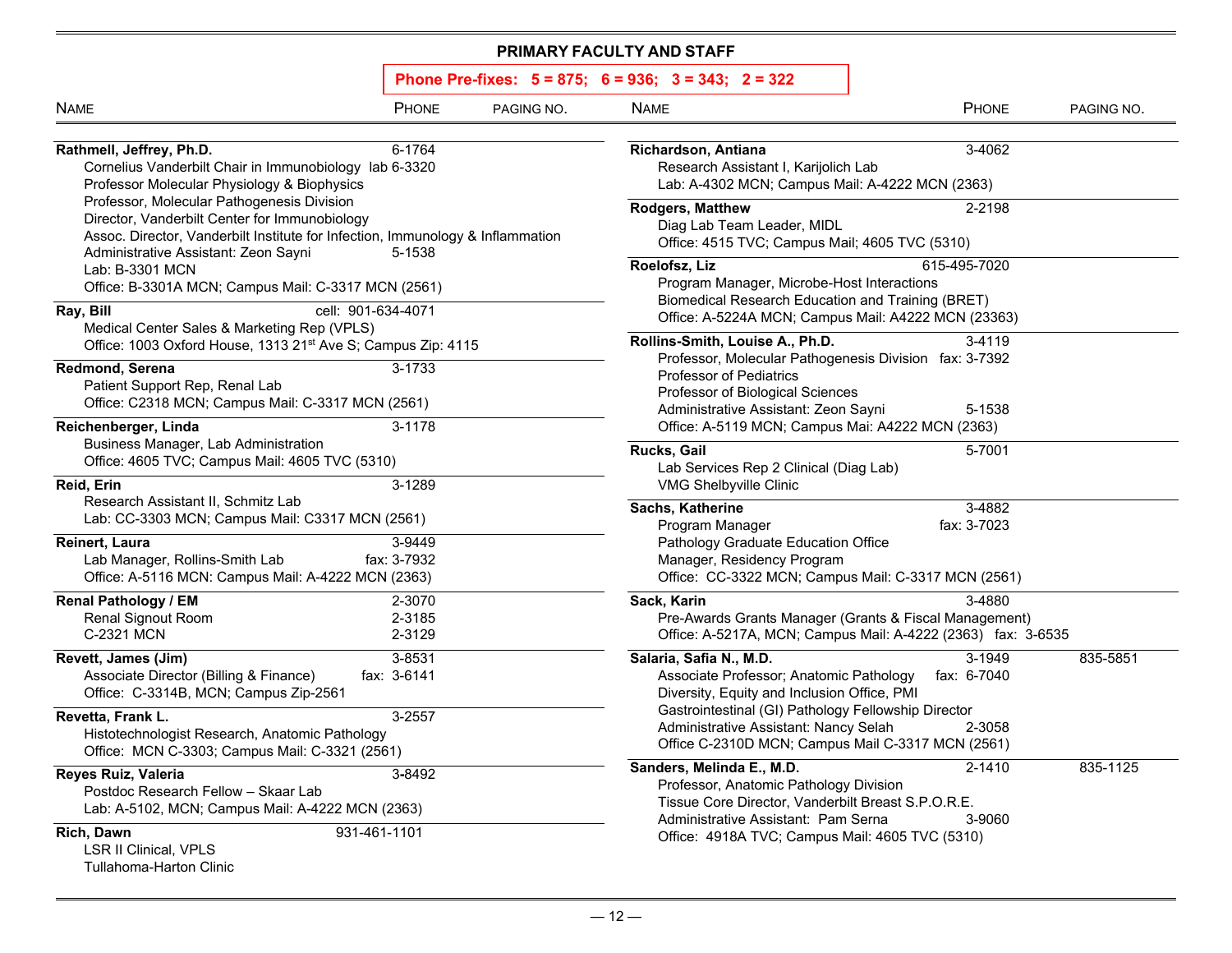| <b>NAME</b>                                                                                                                                                                                                                                                                                                           | PHONE                 | PAGING NO.                                                                                                                                        | <b>NAME</b>                                                                                                                                                                                  | PHONE                           | PAGING NO. |
|-----------------------------------------------------------------------------------------------------------------------------------------------------------------------------------------------------------------------------------------------------------------------------------------------------------------------|-----------------------|---------------------------------------------------------------------------------------------------------------------------------------------------|----------------------------------------------------------------------------------------------------------------------------------------------------------------------------------------------|---------------------------------|------------|
| Sarilla-Bennett, Suryakala "Surya"<br>Lab Manager, Verhamme Lab (formerly Bock Lab)<br>Lab: Stallworth Rehab Hospital #1205, 2201 Children's Way (3164)                                                                                                                                                               | 3-3085                |                                                                                                                                                   | Sharma, Deva<br>Assistant Professor, Lab Medicine (Transfusion Medicine)<br>Office: C-2213A MCN; C-3317 MCN (2561)                                                                           | 5-6521                          | 835-1493   |
| Sayni, Zeon<br>Program Manager<br>Supports: Dr. Skaar and MP Div<br>Office: A-5301A MCN; Campus Mail: A-4222 MCN (2363)                                                                                                                                                                                               | 5-1538<br>fax: 3-7392 |                                                                                                                                                   | Shaver, Aaron, M.D., Ph.D.<br>Associate Professor, Hematopathology Div<br>Director, Hematopathology Division<br>Director, Immunopathology Lab<br>Administrative Assistant: Holly Spann       | 3-2158<br>fax: 3-7961<br>2-0146 | 831-4216   |
| Scarbrough, Gina<br>Lead Administrative Assistant<br>Laboratory Administration                                                                                                                                                                                                                                        | 3-1545<br>fax: 3-8420 |                                                                                                                                                   | <b>T-3218A MCN</b><br>Office: C-3308 MCN; Campus Mail: C-3317 MCN (2561)                                                                                                                     | 6-7040                          |            |
| Office: 4605 TVC; Campus Mail 4605 TVC (5310)<br>Schladt, Megan<br>Program Manager VI-14                                                                                                                                                                                                                              | 3-2661                |                                                                                                                                                   | Sheedlo, Michael J. Ph.D.<br>Postdoc Research Fellow - Borden Lacy Lab<br>Office: A-4203A MCN; Campus Mail: A-4222 MCN (2363)                                                                | 3-3539                          |            |
| Office: A-5121 MCN; Campus Zip -2363<br>Schmitz, Jonathan, M.D., Ph.D.<br>Assistant Professor, Molecular Pathogenesis Division<br>Medical Director, Molecular Infectious Disease Laboratory (MIDL)                                                                                                                    | 3-1289                | 835-7426                                                                                                                                          | <b>Shelton, Renee</b><br>Associate Application Support Specialist, (LIS)<br>HealthIT Lab System Product Group<br>Office: 3401 West End, Ste 600; Campus Mail: 3401 West End, Ste. 600 (8553) | 3-9111<br>fax: 3-2208           |            |
| Office: T-2315 MCN; Lab: CC-3303 MCN; Campus Mail: C-3317 MCN (2561)<br>Seegmiller, Adam, M.D., Ph.D.<br>2-0858<br>835-1924<br>Professor & Vice Chair for Clinical Affairs<br>Executive Medical Director of Clinical Pathology and Lab Medicine<br>2-2302<br>Administrative Assistant: Kristi Hargrove<br>fax: 3-7023 |                       | Shi, Jiong<br>3-7563<br>Senior Research Specialist, Aiken Lab<br>Office: AA-5224 MCN; Campus Mail: A-4222 MCN (2363)                              |                                                                                                                                                                                              |                                 |            |
|                                                                                                                                                                                                                                                                                                                       |                       | Shirazi, Iqtidar A.<br>Diagnostic Labs Team Leader, Rapid Response Lab, Adult & Peds Hem/Onc<br>OHO, Suite #23146                                 | 6-7795                                                                                                                                                                                       | 835-7726                        |            |
| Office: C-2102B MCN; Campus Mail: C-3317 MCN (2561)<br>Sefers, Sue<br>Manager, Molecular Infectious Disease & Molecular Genetics<br>Office: 4520 TVC; Campus Mail: 4605 TVC (5310)                                                                                                                                    | 5-9567                | 835-7680                                                                                                                                          | Shupe, Jonathan ("J")<br><b>Senior Research Specialist</b><br>Lab Manager, Dr. Borden Lacy Lab<br>Office: A-4203A MCN; Campus Mail: A-4222 MCN (2363)                                        | 3-3539                          |            |
| Selah, Nancy<br>Senior Administrative Assistant, AP<br>Supports: Drs. Giannico, Gordetsky, Hinners, Hoffman, Jalikis, Mehrad, Prieto-                                                                                                                                                                                 | 2-3058<br>fax: 3-7023 |                                                                                                                                                   | Shuster, Katherine, DVM, D.A.C.L.A.M.<br>Assistant Professor, Comparative Medicine Division<br>AA-6217 MCN; Campus Zip 2561                                                                  | 3-1562                          |            |
| Granada, Salaria, Valencia, Y. Wang, Washington, Windon<br>Office: C-3321 MCN; Campus Mail: C-3317 MCN (2561)<br>Serna, Pamela A.                                                                                                                                                                                     | 3-9060                |                                                                                                                                                   | Simmons, Ondrea<br>Lead Administrative Assistant<br>Supports Drs. Andrews, Eichbaum, and Humphries                                                                                           | 2-4254<br>fax: 3-8976           |            |
| Senior Administrative Assistant, TBRL<br>Supports: Drs. Booth, Gailani, Lee, Nichols, Sanders, Vnencak-Jones, F. Wheeler,<br>and Yenamandra<br>Office: 4918 TVC; Campus Mail: 4605 TVC, (5310)                                                                                                                        |                       | Office: 4605 TVC; Campus Mail: 4605 TVC (5310)<br><b>Simmons, Rosalind</b><br>lab Technician<br>Office: A5213 MCN; Campus Mail: C-3317 MCN (2561) | 3-3501                                                                                                                                                                                       | 831-8659                        |            |
| Shamanaev, Aleksandr, Ph.D.<br>Postdoc Research Fellow - Dave Gailani Lab<br>Office/Lab: TVC 4914; Campus Mail: 4918 TVC (5310)                                                                                                                                                                                       | 2-4485                |                                                                                                                                                   | Simpson, Nicketa<br>Lab Associate 3, Clinical, Specimen Receiving, 3rd Shift<br>Office: 4607 TVC; Campus Mail 4605 TVC (5310)                                                                | 3-2378                          |            |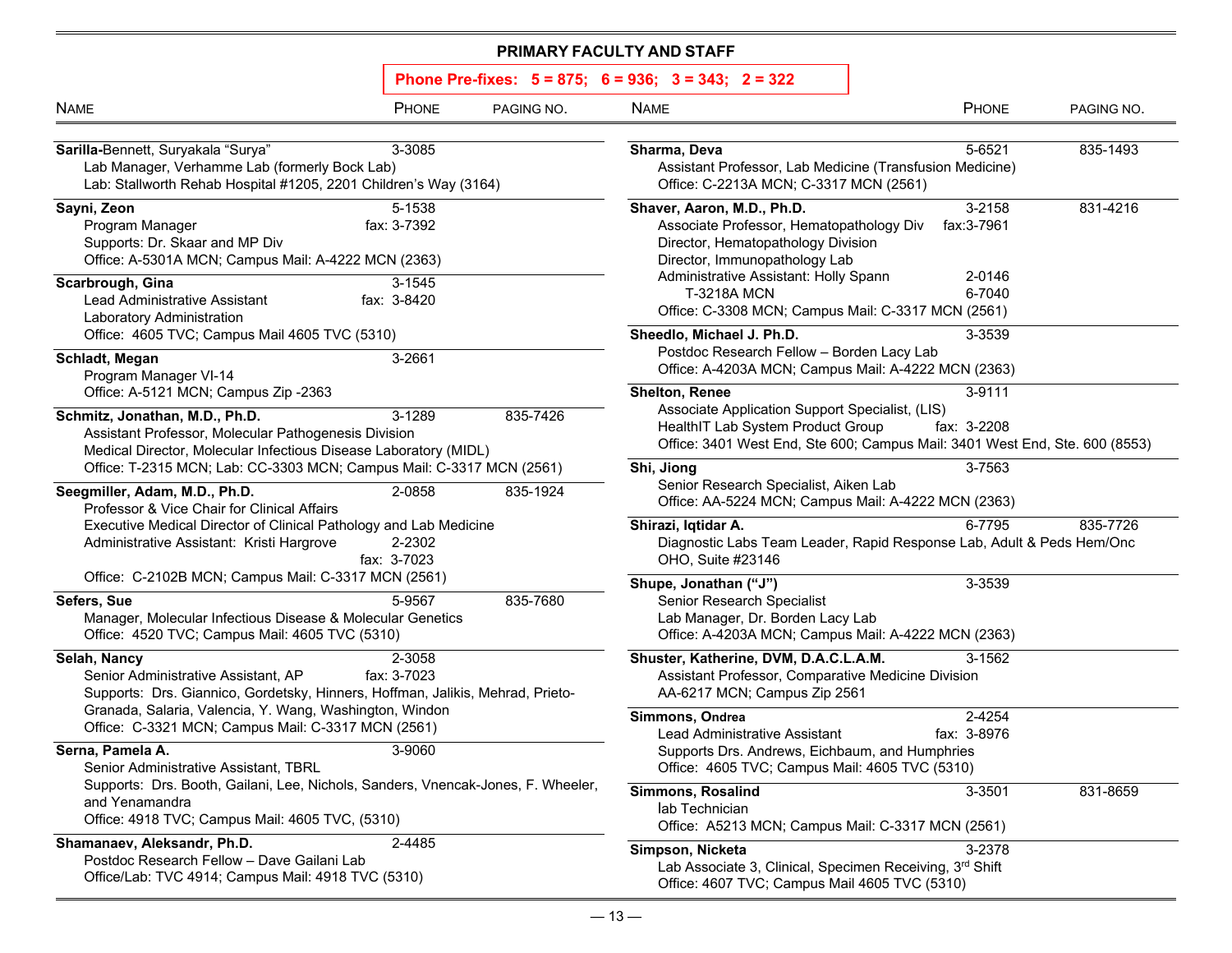| Phone Pre-fixes: 5 = 875; 6 = 936; 3 = 343; 2 = 322 |  |  |  |  |
|-----------------------------------------------------|--|--|--|--|
|-----------------------------------------------------|--|--|--|--|

| <b>NAME</b>                                                                                                                                                                                | <b>PHONE</b>          | PAGING NO. | <b>NAME</b>                                                                                                                                                  | PHONE                | PAGING NO. |
|--------------------------------------------------------------------------------------------------------------------------------------------------------------------------------------------|-----------------------|------------|--------------------------------------------------------------------------------------------------------------------------------------------------------------|----------------------|------------|
| Singleton, Alexandra<br>Research Assistant II, Aiken Lab<br>Lab: AA5224 MCN; Campus Mail: A-4222 MCN (2363)                                                                                | 2-4440                |            | <b>Stanford, Eric</b><br>Manager, Diagnostic Labs<br><b>CPCLS Admin</b>                                                                                      | 2-9006               |            |
| Sisson, Janet<br>Senior Coding Specialist (Physician Billing)<br>Office: offsite; Campus Mail: C-3317 (2561)                                                                               | 6-1287                | 835-5875   | Office: 4606E TVC; Campus Mail: 4606 TVC (5310)<br><b>Stephenson, Matthew</b><br>Electron Microscopist - Renal/EM Lab                                        | 3-1459               |            |
| Skaar, Eric, Ph.D., MPH<br>Ernest W. Goodpasture Professor<br>Vice Chair for Basic Research<br>Director, Molecular Pathogenesis Division                                                   | 3-0002<br>fax: 3-7392 |            | Office: C-2317 MCN, Mail: C-3317 MCN (2561)<br>Stevens, Candice L.<br>Associate Director - Operations<br>Office: C-3314A MCN, Campus Mail: C-3317 MCN (2561) | 2-9081               |            |
| Director, VI-4<br>Administrative Assistant: Zeon Sayni<br>Office: A-5301A MCN; Campus Mail: A-4222 MCN (2363)                                                                              | 5-1538                |            | Su, Yan<br>Research Assistant III, Sebastian Joyce Lab<br>Lab: A4223 MCN; Campus Mail: A-4222 MCN (2363)                                                     | 2-1473               |            |
| Smith, Anna<br>Research Assistant I, Borden Lacy Lab<br>Lab: A-4203 MCN; Campus Mail: A-4222 MCN (2363)                                                                                    | 3-3539                |            | Sun, Mao-Fu<br>Research Specialist Sr.<br>Manager, Gailani Lab                                                                                               | 2-4485               |            |
| Smith, Robert<br>Supervisor, Gross Room (Surg Path)<br>Office: 3123 VUH; Campus Zip-7415                                                                                                   | 3-2404                | 835-0625   | Office/Lab: 4914 TVC; Campus Mail: 4918 TVC (5310)<br><b>Surgical Pathology Resident</b>                                                                     |                      | 960-1719   |
| Solem, Emily, M.S.<br>Assistant in PMI, Genomics Lab (OHO)                                                                                                                                 |                       |            | <b>Tallie, Ruby</b><br>Lab Services Rep, Surgical Pathology<br>Lab: 3020A VUH                                                                                | 6-5482               |            |
| Song, Wenqiang<br>Staff Scientist, Luc Van Kaer Lab<br>Lab: AA-5206 MCN; Campus Mail: A-4222 MCN (2363)                                                                                    | 3-2708                |            | Tataryn, Nicholas, DVM<br>Instructor, Comparative Medicine<br>Administrative Manager: Printha McCallum                                                       | 2-6852               |            |
| Sowd, Gregory A.<br>Research Instructor, Aiken Lab<br>Lab: AA-5224; Campus Mail: A-4222 MCN (2363)                                                                                         | 3-7563                |            | Taylor, John<br>Principal Application Analyst, HealthIT LIS PG<br>Office: 3401 West End, Ste 600; Campus Mail: 3401 West End, Ste 600 (8553)                 | 3-6081               | 835-9154   |
| Spann, Holly<br>Senior Administrative Assistant, Hematopathology<br>Supports: Drs. Zutter, Head, Thompson, Mosse, Shaver, Mast, Juskevicius, Mason<br>and Douds                            | 2-0146                |            | Taylor, Lisa, MBA<br>Chief Business Officer, PMI<br>Office: C-3314B MCN; Campus Mail: C-3317 MCN (2561)                                                      | lisa.taylor@vumc.org |            |
| Office: T-3218A MCN; Campus Zip-2561<br>Spiga, Luisella                                                                                                                                    | 5-1270                |            | <b>Tears, Alicia</b><br>Manager, Diagnostic Labs, VPLS<br>2105 Edward Curd Lane, B-200, Franklin TN 37067                                                    | 5-5783               |            |
| Staff Scientist, Zhu Lab<br>Lab: U-2217 MCN; C-3317 MCN (2561)<br>Srivastava, Priyanka<br>Postdoc Research Fellow - Dave Gailani Lab<br>Office/Lab: 4914 TVC; Campus Mail: 4918 TVC (5310) | 2-4485                |            | Telaak, Savanna<br>Research Assistant II, Byndloss Lab<br>Lab: A-5303 MCN; Campus Mail: C3321A MCN                                                           | 3-0087               |            |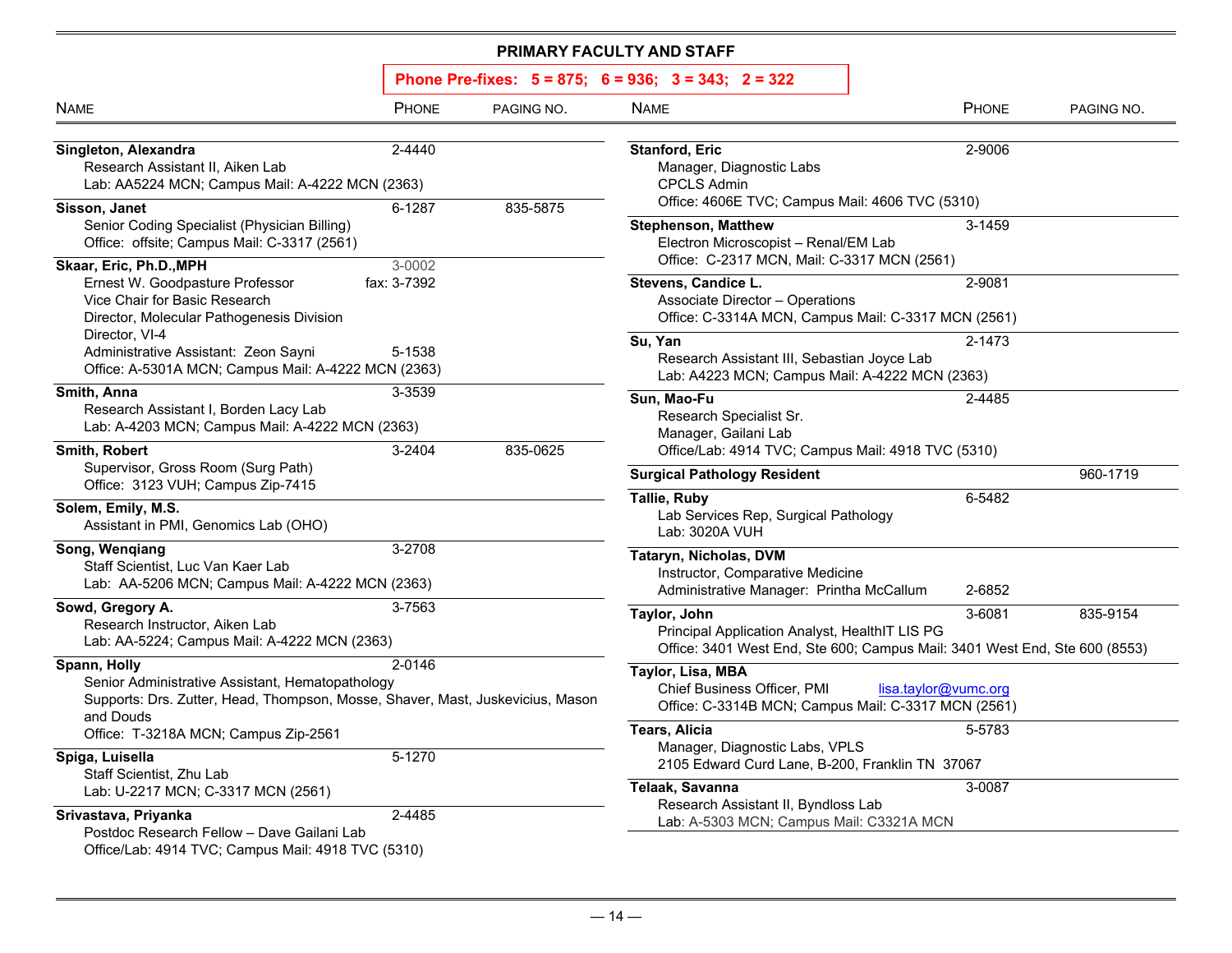| Phone Pre-fixes: 5 = 875; 6 = 936; 3 = 343; 2 = 322 |  |  |  |  |
|-----------------------------------------------------|--|--|--|--|
|-----------------------------------------------------|--|--|--|--|

| <b>NAME</b>                                                                                                                                            | PHONE                 | PAGING NO. | <b>NAME</b>                                                                                                                                                                                                             | PHONE                           | PAGING NO. |
|--------------------------------------------------------------------------------------------------------------------------------------------------------|-----------------------|------------|-------------------------------------------------------------------------------------------------------------------------------------------------------------------------------------------------------------------------|---------------------------------|------------|
| <b>Tennessee Valley Cooperative</b><br>Human Tissue Network (CHTN)<br>Nashville, TN 37232-5310                                                         |                       |            | Valencia, Aida L., M.D.<br>Assistant Professor, AP<br>Administrative Assistant: Nancy Selah<br>Office: C-3307 MCN; Campus Mail: C-3317 MCN (2561)                                                                       | 6-9089<br>2-3058                | 835-9606   |
| Alvarado, Geovana (Lab Tech) 2-3429                                                                                                                    |                       |            | Van Horn, Gerald<br>Staff Scientist, Schmitz Lab<br>Lab: CC-3303 MCN; Campus Mail: C-3317 MCN (2561)                                                                                                                    | 3-1289<br>cell: 301-788-6377    |            |
| Brown, Angela A. (Lab Manager) 3032 MCE 6-1076  835-9516<br>Howard, Twana (Lab Technician) 2-3091<br>Manrao, Manu (Senior Application Developer)5-5813 |                       |            | Van Kaer, Luc, Ph.D.<br>Professor, Molecular Pathogenesis Division<br>Elizabeth and John Shapiro Chair<br>Labs: AA-5206 and A-5129, MCN<br>Office: AA-5206 MCN Campus Mail: A-4222 MCN (2363)                           | 3-2707<br>3-2708                |            |
| Reavill, Natalie (RA II, CORE)2-3429<br>Thomas, Linda (Histotech, CORE)2-3050                                                                          |                       |            | Vencel, Alexandra "Alex"<br>Senior Administrative Assistant (Peds Path) fax 6-7828<br>Monroe Carell, Jr. Children's Hospital<br>Supports: Drs. Correa, Liang, H. Wang<br>Office: 11221 D.O.T.; Campus Zip - 9065, Box 3 | 6-7819                          |            |
| Thomas, Tasha<br><b>LSR II, Clinical</b><br>Tullahoma Internal Medicine Clinic - VUMC<br>1805 North Jackson St.<br>Tullahoma, TN 37388                 | 931-434-7885          |            | Verhamme, Ingrid, Ph.D.<br>Research Associate Professor, Molecular Pathogenesis Division<br>Administrative Assistant: Zeon Sayni<br>Lab: 1205 Stallworth Rehab Hospital Campus Mail: 2201 Children's Way (3164)         | 3-6563<br>Lab: 2-3389<br>5-1538 |            |
| Thompson, Elizabeth "Leigh"<br><b>Budget/Accounting t Analyst</b><br>Office: A-5213 MCN; Campus Mail: A-4222 (2363)                                    | 5-9939                |            | Vnencak-Jones, Cindy, Ph.D., FAMCG<br>Professor, Lab Medicine Division<br>Professor, Pediatrics<br>Medical Director, Molecular Diagnostics Lab                                                                          | 3-9074<br>fax: 3-9563<br>3-8121 | 835-5857   |
| Thompson, Emily K.<br>Lab Services Coordinator (VPLS)<br>Office: 1003 Oxford House                                                                     | 6-0853<br>fax: 6-0743 |            | Administrative Assistant: Pan Serna<br>Office: 4918C TVC; Campus Mail: 4605 TVC (5310)<br>Voss, Kelsey                                                                                                                  | 3-9060<br>6-3320                |            |
| 1313 21st Ave 37232<br>Tobin, Lori                                                                                                                     | 6-3023                |            | Postdoc Research Fellow - Jeffrey Rathmell Lab<br>Lab: B-3301 MCN; Campus Mail: C-3317 MCN (2561)                                                                                                                       |                                 |            |
| <b>Registration Referral Specialist</b><br>Office: 1003 Oxford House<br>1313 21st Ave 37232                                                            |                       |            | Wallace, Jeanne, D.V.M., D.A.C.L.A.M.<br>Professor, Comparative Medicine<br>Director, Division of Animal Care                                                                                                           | 3-9380                          |            |
| <b>Tucker-Trammell, Carolyn</b><br>CSR (VPLS); Reference Lab<br>Office: OHO<br>719 Thompson Lane, 37204                                                | 6-7769                |            | Administrative Manager: Printha McCallum<br>Office: AA-6226 MCN; Campus Zip-2561<br>Walton, Schaundra K.<br>Diag Lab Team Leader, Histopathology 1st Shift                                                              | 2-6852<br>fax 3-7682<br>3-9134  |            |
|                                                                                                                                                        |                       |            | Lab: 4532 TVC; Campus Mail: 4605 TVC (5310)                                                                                                                                                                             |                                 |            |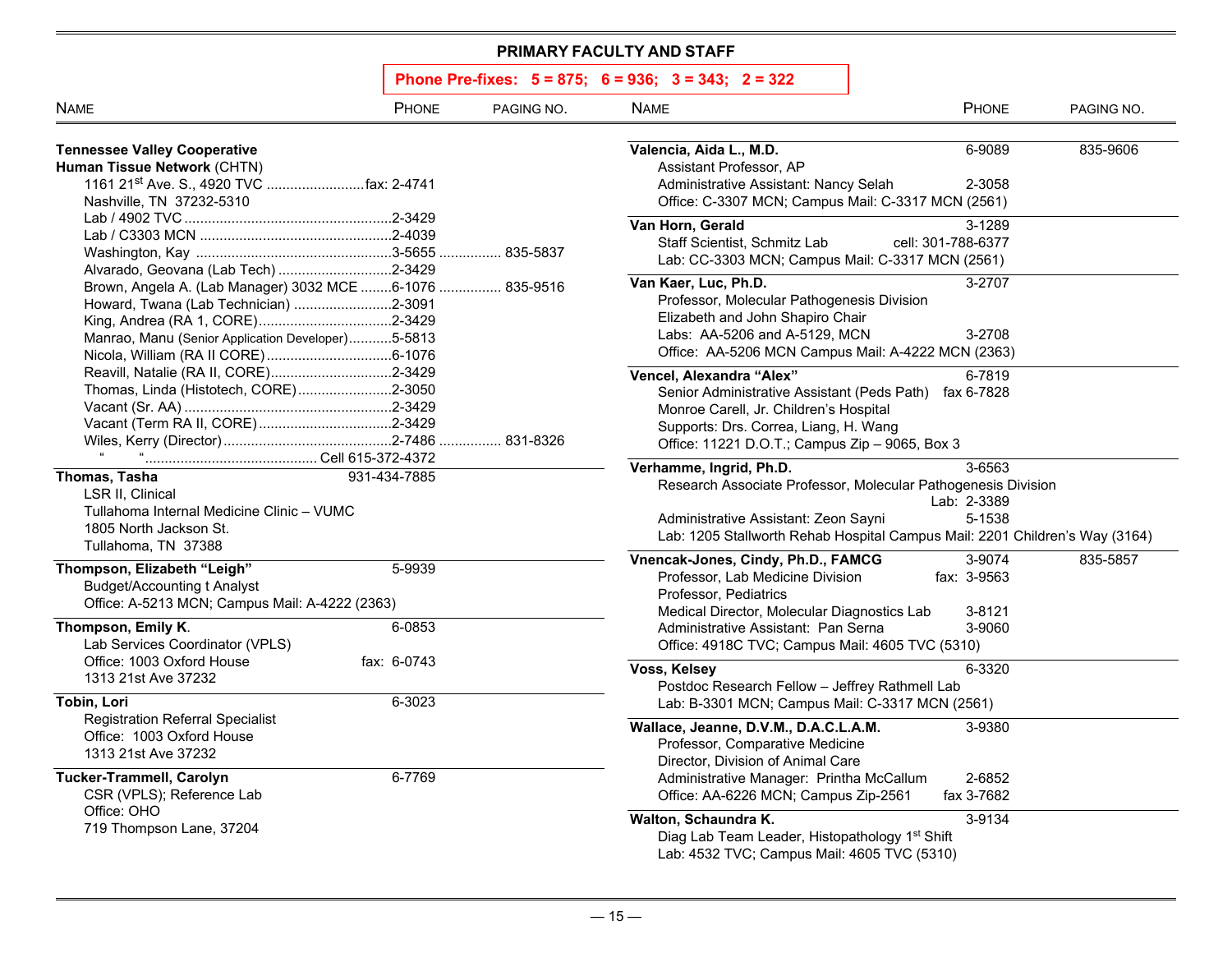| Phone Pre-fixes: 5 = 875; 6 = 936; 3 = 343; 2 = 322 |  |  |  |  |
|-----------------------------------------------------|--|--|--|--|
|-----------------------------------------------------|--|--|--|--|

| <b>NAME</b>                                                                                                                                                                                                                                     | <b>PHONE</b>                    | PAGING NO. | <b>NAME</b>                                                                                                                                                     | <b>PHONE</b>          | PAGING NO. |
|-------------------------------------------------------------------------------------------------------------------------------------------------------------------------------------------------------------------------------------------------|---------------------------------|------------|-----------------------------------------------------------------------------------------------------------------------------------------------------------------|-----------------------|------------|
| Wang, Huiying, M.D.<br>Assistant Professor, AP Division, Peds Path<br>Administrative Assistant: Alex Vencel<br>Office: 11234 DOT; Campus Zip - 9065, Box 3                                                                                      | 6-9938<br>6-7819                | 835-9672   | White-Abell, Jill<br>Diag Lab Team Leader, Virology/Immunopathology<br>Virology Lab Room 4526 TVC<br>Office: 4515 TVC; Campus Mail: 4605 TVC (5310) fax: 3-9997 | 3-9162<br>2-0215      |            |
| Wang, Yaohong, M.D., Ph.D<br>Assistant Professor, Anatomic Pathology<br>Administrative Assistant: Nancy Selah<br>Office: C-3306B MCN; Campus Mail: C-3317 CMN (2561)                                                                            | 6-7150<br>fax: 3-7023<br>2-3058 | 831-8308   | Wiencek, Joe<br>Assistant Professor, Lab Medicine Division<br>Administrative Assistant: Pam Serna<br>Office: 4918B TVC; Campus Mail: 4605 TVC (5310)            | 2-3532<br>3-9060      | 831-4257   |
| Washington, Kay, M.D., Ph.D.<br>Professor, Anatomic Pathology Division<br>Administrative Assistant: Nancy Selah<br>Office: C-3316 MCN; Campus Zip-2561                                                                                          | 3-5655<br>fax: 3-7023<br>2-3058 | 835-5837   | Wiles, Kerry<br>Director, CHTN<br>Office: 316A MAB<br>Lab: 4920 TVC; Campus Mail: 4605 TVC (5310)                                                               | 2-7486                | 831-8326   |
| Washroom<br>Rosalind Simmons (Lab Tech)<br><b>CC-3314 MCN</b>                                                                                                                                                                                   | 3-3501                          | 831-8659   | Willadsen, Roxanne J.<br>Diagnostic Lab Team Leader, Reference Testing<br>Office: 4604A TVC; Campus Mail: 4605 TVC (5310)                                       | 5-0307                |            |
| Weiss, Andy, Ph.D.<br>Postdoc Research Fellow - Eric Skaar Lab<br>Lab: A-5104 MCN; Campus Mail: A4222 MCN (2363)                                                                                                                                | 3-8492                          |            | <b>Williams, Timothy</b><br>Research Assistant I, Schmitz Lab<br>Lab: CC-3303 MCN; Campus Mail: C-3317 MCN (2561)                                               | 3-1289                |            |
| Weiss, Vivian, M.D., Ph.D.<br>Assistant Professor, MP/AP Divisions<br>Administrative Assistant: Zeon Sayni                                                                                                                                      | 5-3002<br>Fax: 3-7023<br>5-1538 | 835-9792   | Wilson, Pam<br>Supervisor, Path Support/Transcription<br>Office: 332MAB; Campus Mail: 4605 TVC (5310)                                                           | 2-0594                |            |
| Office CC-2213 MCN; Campus Mail: C-3317 MCN (2561)<br>Westbrook, Reather M.<br>Senior Coding Specialist (Physician Billing)<br>Office: offsite; Campus Zip-2561                                                                                 | 3-4076                          |            | Windon, Annika, M.D.<br>Assistant Professor, AP Division<br>Administrative Assistant: Nancy Selah<br>Office: C-2310E MCN; Campus Mail: C-3317 MCN (2561)        | 6-9088<br>2-3058      | 835-1036   |
| Wexler, Aaron G., Ph.D.<br>Postdoc Research Fellow - Eric Skaar Lab<br>Lab: A-5104 MCN; Campus Mail: A4222 MCN (2363)                                                                                                                           | 3-8492                          |            | Wu, Lan, M.D.<br>Research Associate Professor, Molecular Pathogenesis Division<br>Lab: A-5128 MCN<br>Office: A-5207 MCN; Campus Mail: A-4222 MCN (2363)         | 3-2708<br>fax: 3-7392 |            |
| Wheeler, Allison Paroskie, M.D.<br>Associate Professor, Lab Medicine Division Fax: 3-8420<br>Associate Professor, Pediatric Hematology-Oncology<br>Administrative Assistant: Rosie Clary<br>Office: TVC 4502; MCN; Campus Mail: 4605 TVC (5310) | PMI: 5-2197<br>3-1391           | 835-8187   | Yang, Guan, Ph.D.<br>Postdoc Research Fellow - Van Kaer Lab<br>Lab: AA-5206 MCN; Campus Mail: A-4222 MCN (2363)                                                 | 3-2708                |            |
| Wheeler, Ferrin, Ph.D.<br>Associate Professor, Lab Medicine Division fax: 5-0234<br>Medical Director, Cytogenetics Lab                                                                                                                          | 875-0233                        | 835-9848   | Yang, Haichun, M.D., Ph.D.<br>Research Assistant Professor - (Fogo Lab)<br>Office: S-4305B MCN<br>Lab: C-4209 MCN; Campus Mail: Fogo Lab, C-3317 MCN (2561)     | 3-0110                |            |
| Administrative Assistant: Pam Serna<br>Office: Suite 21144, Room 23119 OHO<br>719 Thompson Lane, 37204                                                                                                                                          | 3-9060                          |            | Yasmin, Sharia<br>Research Assistant II - Deborah Lannigan Lab<br>Lab: 706-712 PRB; Campus Mail: 771 PRB (6840)                                                 | 6-1748                |            |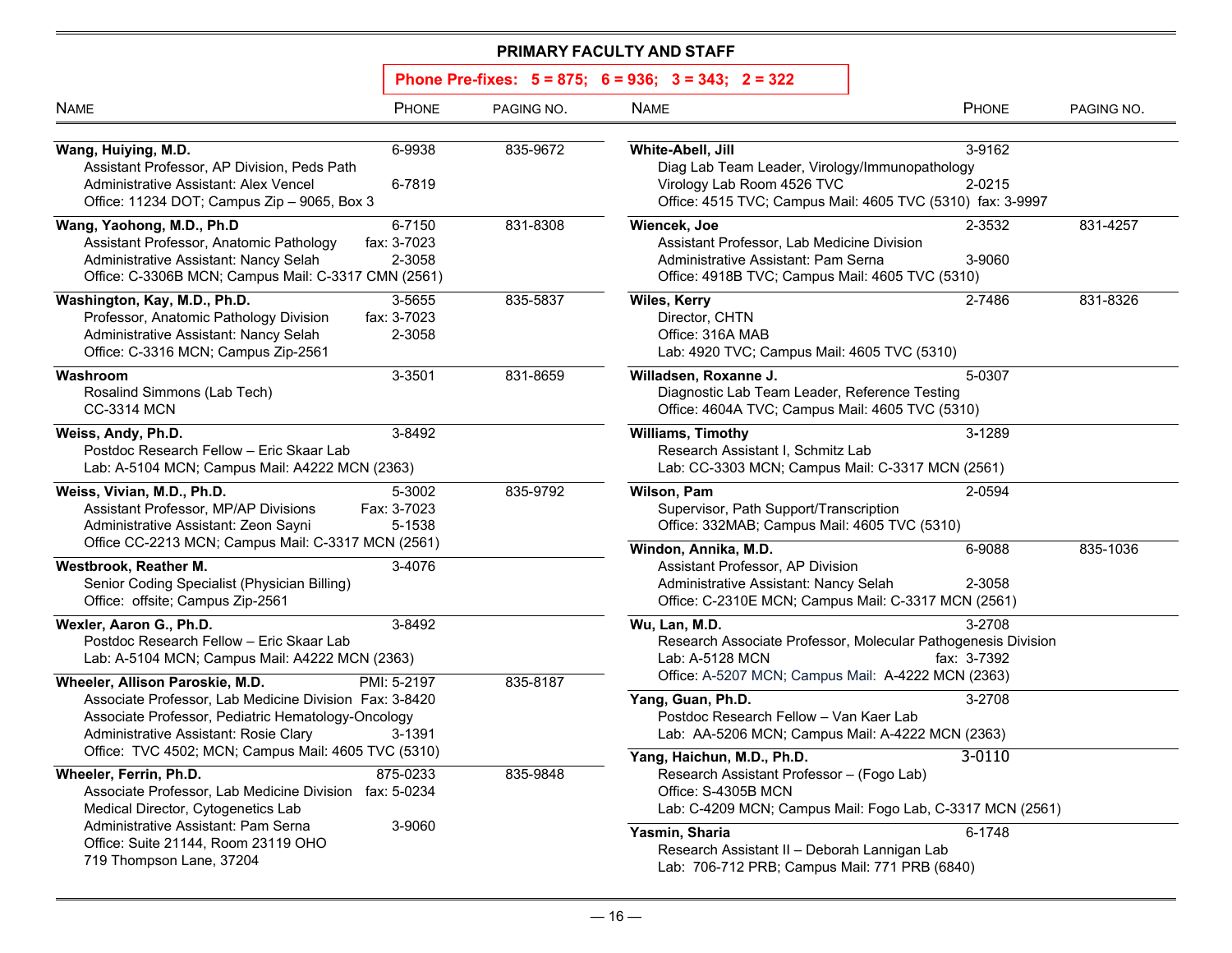| <b>NAME</b>                                                                                                                                                                                                                      | PHONE                 | PAGING NO. | <b>NAME</b>                                                                                                                                                                                                                                                          | PHONE  | PAGING NO. |
|----------------------------------------------------------------------------------------------------------------------------------------------------------------------------------------------------------------------------------|-----------------------|------------|----------------------------------------------------------------------------------------------------------------------------------------------------------------------------------------------------------------------------------------------------------------------|--------|------------|
| Ye, Xiang<br>Staff Scientist, Karijolich Lab<br>Office: A-4302 MCN; Campus Mail: A-4222 MCN (2363)                                                                                                                               | 3-4062                |            | Zutter, Mary M., M.D.<br>Vice President for Integrative Diagnostics<br>Louise B. McGavock Professor of PMI                                                                                                                                                           | 3-1095 |            |
| Yenamandra, Ashwini, Ph.D.<br>Associate Professor, Lab Medicine Division<br>Medical Director, Cytogenetics Lab<br>Administrative Assistant: Pam Serna<br>21129 OHO (100 Oaks)<br>719 Thompson Lane, 37204; Campus Mail 23141 OHO | 6-7817<br>3-9060      | 835-8062   | Professor of Cancer Biology<br>Director, Tumor-Host Interaction, Program, VICC<br>Scientific Director, Translational Pathology Shared Resource<br>Administrative Assistant: Holly Spann<br><b>T-3218A MCN</b><br>Office: T-3218B MCN; Campus Mail: C-3317 MCN (2561) | 2-0146 |            |
| Yoo, Woongjae, Ph.D.<br>Postdoc Research Fellow - Mariana Byndloss Lab<br>Lab: A-5303 MCN; Campus Mail: A-4222 MCN (2363)                                                                                                        | 3-0087                |            |                                                                                                                                                                                                                                                                      |        |            |
| Yousif, Mustafa, M.B.Ch.B.<br>Assistant Professor, Anatomic Pathology<br>Office: C-2104C; Campus Mail: C-3317 MCN (2561)                                                                                                         | 5-1909<br>fax: 3-7023 | 835-9692   |                                                                                                                                                                                                                                                                      |        |            |
| Yu, Erin, D.V.M., D.A.C.L.A.M.<br>Assistant Professor, Comparative Medicine fax: 3-7682<br>Associate Director of Clinical Medicine, Division of Animal Care<br>Office: AA-6224 MCN; Campus Mail: AA-6206 - 2130                  | 2-8499                |            |                                                                                                                                                                                                                                                                      |        |            |
| Zema, Amanda<br>Lab Svcs Rep 2 Clinical<br>Center for Women's Health Cool Springs<br>2009 Mallory Ln, Suite 230<br>Franklin, TN 37067                                                                                            | 5-7088                |            |                                                                                                                                                                                                                                                                      |        |            |
| Zhao, Yang<br>Staff Scientist, Karijolich Lab<br>Office: A-4302 MCN; Campus Mail: A-4222 MCN (2363)                                                                                                                              | 3-4062                |            |                                                                                                                                                                                                                                                                      |        |            |
| Zhou, Jun<br>Research Assistant II, Fogo Lab<br>Office: C-4209 MCN; Campus Mail: C-3317 MCN (2561)                                                                                                                               | 3-0110                |            |                                                                                                                                                                                                                                                                      |        |            |
| Zhu, Wenhan, Ph.D.<br>Assistant Professor, MP Division & VI4<br>Administrative Assistant: Zeon Sayni<br>Office: U-2215 MCN; Campus Mail: C-3317 MCN (2561)                                                                       | 5-1271<br>5-1538      |            |                                                                                                                                                                                                                                                                      |        |            |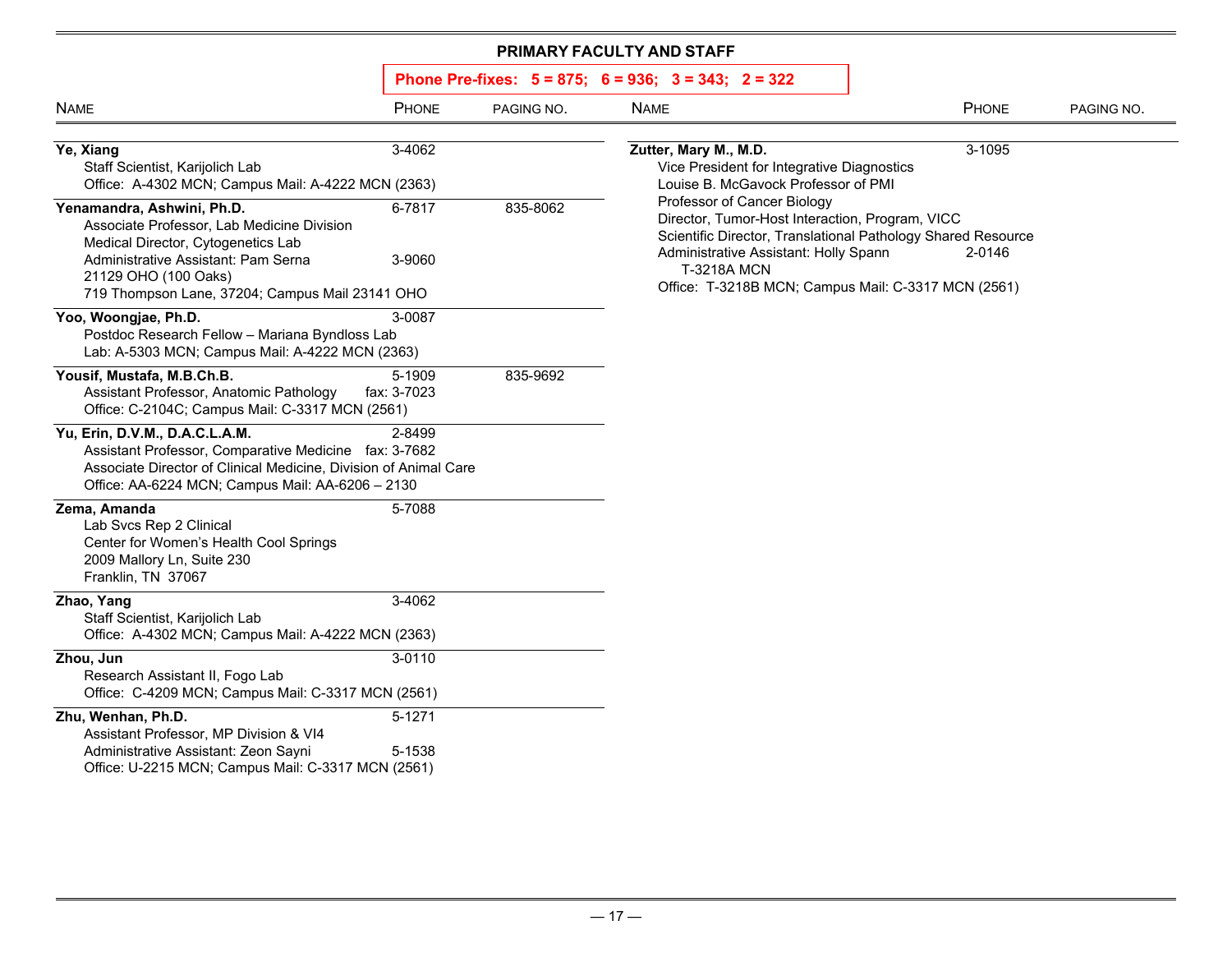|                                                                   |                    |                                 | Phone Pre-fixes: $5 = 975$ ; $6 = 936$ ; $3 = 343$ ; $2 = 322$            |                    |                                 |
|-------------------------------------------------------------------|--------------------|---------------------------------|---------------------------------------------------------------------------|--------------------|---------------------------------|
| <b>RESIDENTS &amp; FELLOWS</b>                                    | PHONE<br>$No(s)$ . | <b>DESIGNATED</b><br>PAGING NO. | <b>RESIDENTS &amp; FELLOWS</b>                                            | PHONE<br>$No(s)$ . | <b>DESIGNATED</b><br>PAGING NO. |
| Akgun, Yamac, M.D.<br>Fellow, Molecular Genetics Pathology        |                    | 835-0900                        | Holliday, Dean, M.D.<br>Resident                                          |                    | 835-4137                        |
| Batuello, Christopher, M.D., Ph.D.<br>Fellow, Surgical Pathology  |                    | 835-1892                        | Hughes, Caitlin, M.D.<br>Fellow, Pediatric Pathology                      |                    | 835-7988                        |
| Berumen, Amber, M.D.<br>Resident                                  |                    | 835-4131                        | Jones, Jeremy Bramlett, M.D.<br>Resident                                  |                    | 835-4114                        |
| Booker, Elizabeth Joy, M.D.<br>Resident                           |                    | 831-6190                        | Leelatian, Nalin, M.D., Ph.D.<br>Fellow, Neuropathology                   |                    | 835-7123                        |
| Bowie, Aleaya, DVM<br><b>Veterinary Resident</b>                  |                    |                                 | Legrand, Jason Nathaniel, M.D., Ph.D.<br>Resident                         |                    | 835-4138                        |
| Brancamp, Rachel Lynn, M.D.<br>Resident                           |                    | 831-6188                        | Maris, Alexander Spyros, M.D.<br>Fellow, Microbiology                     |                    | 835-5825                        |
| Brown, Miriam Ruth, D.O.<br>Resident                              |                    | 835-4126                        | McCuller, Sanyk, M.D.<br>Resident                                         |                    | 835-4127                        |
| Christensen, Michael Douglas, M.D.<br>Resident                    |                    | 835-4132                        | McKinney, Michael, DVM<br><b>Veterinary Resident</b>                      | 5-7976             |                                 |
| Cornell, Chelsea Elizabeth, M.D.<br>Resident                      |                    | 835-4118                        | Morales-Rosado, Joel Antonio, M.D.<br>Resident                            |                    | 835-4134                        |
| Craig, Jonathon Cody, M.D.<br>Fellow, GU Pathology                |                    | 835-9776                        | Patel, Krutika Sureshbhai, M.B.B.S.<br>Fellow, Gastrointestinal Pathology |                    | 835-9719                        |
| Dar, Anna, D.O.<br>Resident                                       |                    | 835-4130                        | Perez, Alexander Nicolas, M.D.<br>Resident                                |                    | 835-4115                        |
| Deerwester, Mona, M.D., M.S.<br>Fellow, Surgical Pathology        |                    | 835-5222                        | Plowman, Russell "Skipper", M.D.<br>Fellow, Hematopathology               |                    | 835-9575                        |
| Dehan, Lauren Michelle, M.D.<br>Fellow, Cytopathology             |                    | 835-7989                        | Pogue, Elizabeth, M.D.<br>Resident                                        |                    | 831-6189                        |
| Denney, James Elliot, M.D.<br>Fellow, Surgical Pathology          |                    | 835-7994                        | Schauwecker, Suzanne Marie, M.D., Ph.D.<br>Resident                       |                    | 835-4120                        |
| Fitzlaff, Sarah Nicole, M.D.<br>Resident                          |                    | 861-8515                        | Smith, Megan Clara, M.D., M.P.H.<br>Resident                              |                    | 835-1088                        |
| Glover, Raeshun Trey, M.D.<br>Resident                            |                    | 835-4106                        | States, Vanessa Ann Russo, M.D.<br>Resident                               |                    | 835-4128                        |
| Guess, Tiffany, Ph.D.<br>Fellow, Laboratory Genetics and Genomics |                    | 835-8476                        | Sterling, Brent Claxon, M.D.<br><b>Assistant Chief Resident</b>           |                    | 835-4135                        |
| Hogan, Melissa M., M.D.<br>Fellow, Surgical Pathology             |                    | 835-9375                        | Stump, Jeffrey Alexander, M.D.<br>Resident                                |                    | 831-8516                        |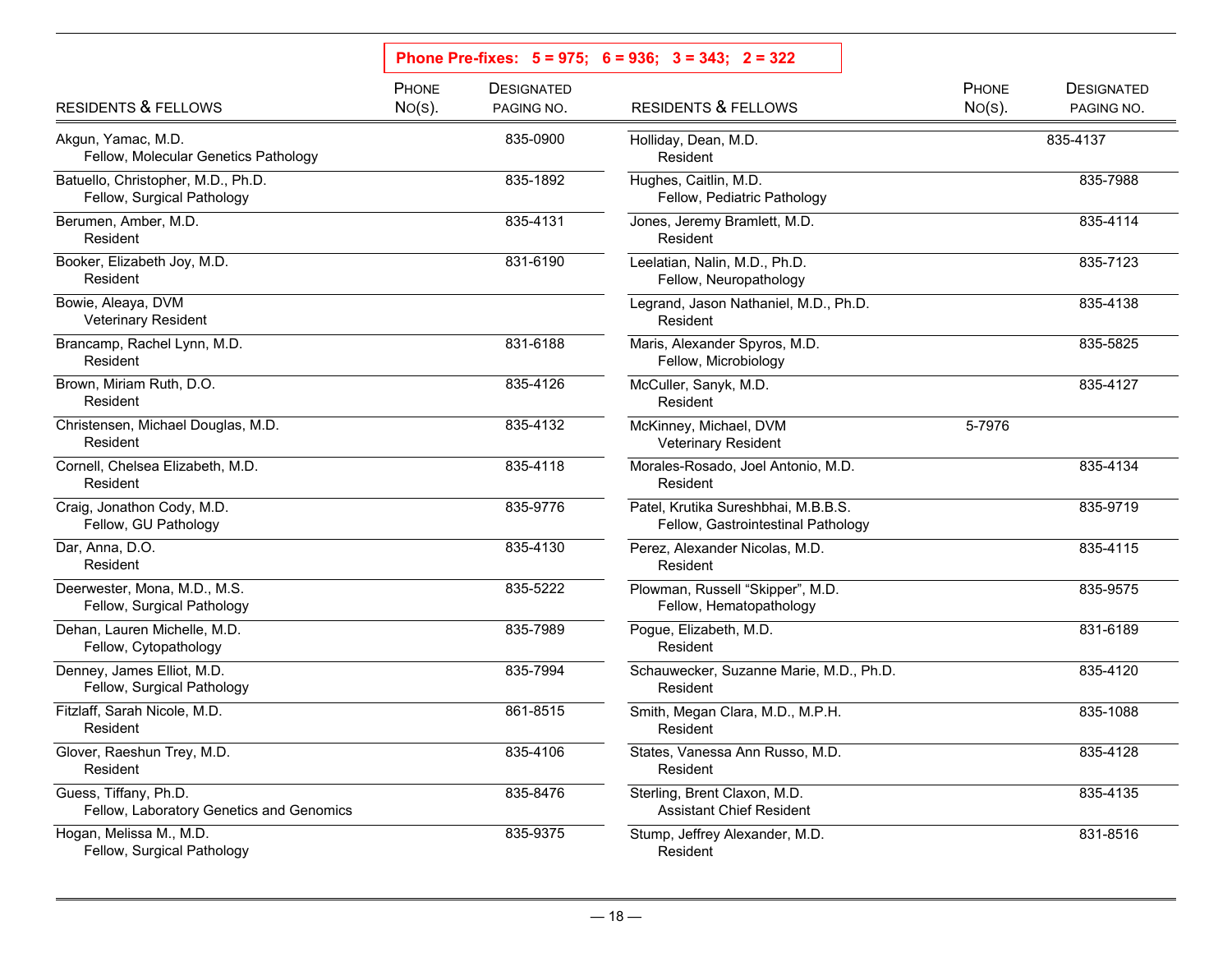|                                                               |                           |                                 | Phone Pre-fixes: $5 = 975$ ; $6 = 936$ ; $3 = 343$ ; $2 = 322$ |                    |                                 |  |  |
|---------------------------------------------------------------|---------------------------|---------------------------------|----------------------------------------------------------------|--------------------|---------------------------------|--|--|
| <b>RESIDENTS &amp; FELLOWS</b>                                | <b>PHONE</b><br>$No(s)$ . | <b>DESIGNATED</b><br>PAGING NO. | <b>RESIDENTS &amp; FELLOWS</b>                                 | PHONE<br>$No(s)$ . | <b>DESIGNATED</b><br>PAGING NO. |  |  |
| Susman, Michael Wen, M.D., Ph.D.<br>Fellow Surgical Pathology |                           | 835-5638                        |                                                                |                    |                                 |  |  |
| Swaney, Madison Colleen, M.D.<br>Resident                     |                           | 835-4125                        |                                                                |                    |                                 |  |  |
| Tao, Lili, M.D.<br>Fellow, Clinical Microbiology              |                           | 835-9204                        |                                                                |                    |                                 |  |  |
| Tay, Cindy, M.D.<br>Resident                                  |                           | 835-4129                        |                                                                |                    |                                 |  |  |
| Tucci, Jonathan Joseph, M.D., Ph.D.<br>Resident               |                           | 835-4116                        |                                                                |                    |                                 |  |  |
| Velagapudi, Ramya Krishna, M.D.<br>Fellow, Renal Pathology    |                           | 835-7708                        |                                                                |                    |                                 |  |  |
| Venable, Josef Gabor, Jr., M.D.<br>Resident                   |                           | 835-4121                        |                                                                |                    |                                 |  |  |
| Walker, Shannon, M.D.<br>Fellow, Transfusion Medicine         |                           | 835-5636                        |                                                                |                    |                                 |  |  |
| Wright, Frances, M.D.<br>Fellow, Transfusion Medicine         |                           | 835-4112                        |                                                                |                    |                                 |  |  |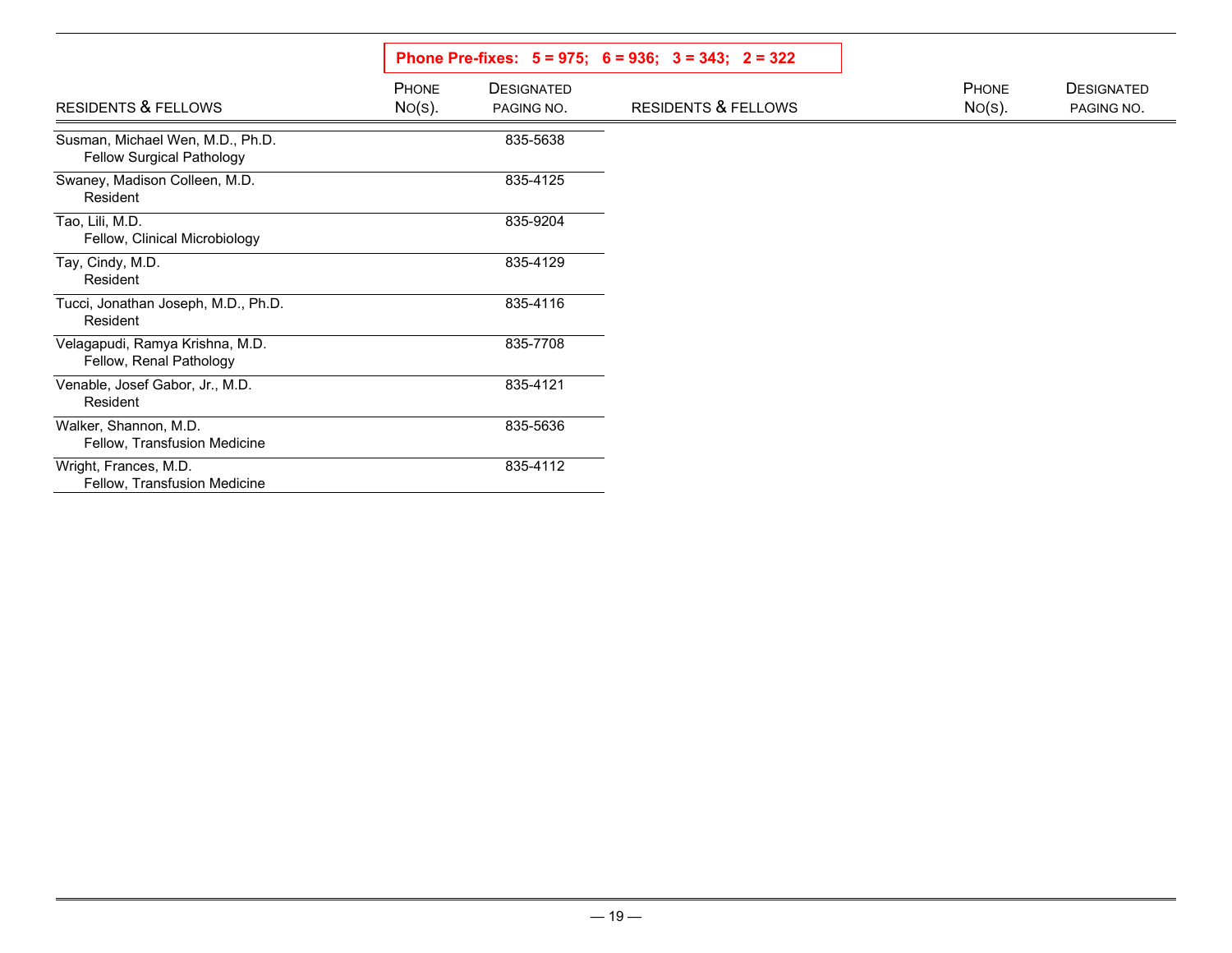## **Phone Pre-fixes: 5 = 875; 6 = 936; 3 = 343; 2 = 322**

**LABS**

S The state of the state of the PHONE NO(S). The LABS the state of the state of the phone No(S). In the state of the state of the state of the state of the state of the state of the state of the state of the state of the s

### **VUH LABS**

| <b>Laboratory Test Results</b>                           | 2-4844         |
|----------------------------------------------------------|----------------|
| Administration (Reception Desk)                          | 2-0126         |
| Autopsy                                                  | 6-0015         |
| Autopsy Room                                             | 3-9107         |
| <b>Blood Bank</b>                                        | 2-2233         |
| <b>Bone Marrow</b>                                       | 3-9133         |
| Chemistry (General) Testing-Core Lab                     | 2-6500         |
| Core Lab (Chemistry, Coagulation, Hematology Testing)    | 3-9125         |
| Cytogenetics - OHO                                       | 875-0228       |
|                                                          | fax: 875-0234  |
| Cytopathology                                            | 2-2721         |
| Diaclin Lab. (HLA)                                       | 320-5524       |
| <b>Esoteric Chemistry</b>                                | 3-9067         |
| G.R.A.M. Lab (Media Room)                                | 3-9058, 3-9059 |
| Hematology Set-ups-Core Lab                              | 3-9125         |
| Hematopathology                                          | 3-9167         |
| <b>Hematology Differentials</b>                          | 2-4756         |
| Hemostasis and Thrombosis (Coagulation) Testing-Core Lab | 2-3356         |
| Histopathology                                           | 3-9134         |
| Immunopathology (Flow cytometry)                         | 2-2682         |
| Lab Computer Operations LIS (Lab Information System)     | 3-9110         |
| Laboratory Storeroom                                     | 3-9151         |
| Medical Center East, Phlebotomy                          | 7-1011         |

| <b>Medical Technology</b>                                  | 2-6940         |
|------------------------------------------------------------|----------------|
| Microbiology                                               | 2-3406         |
| <b>Molecular Diagnostics</b>                               | 3-8121         |
| Molecular Infectious Disease                               | 6-6435         |
| Neuropathology                                             | 3-0083         |
| Point of Care Testing                                      | 3-5707         |
| Fax: 2-0940; (page) 835-9180 or 835-9181                   |                |
| Reference Lab                                              | 3-9155; 3-9157 |
| Renal Pathology Histotechs / Immunofluorescence C-2324 MCN | 2-3130         |
| Renal / Electron Microscopy Lab C-2317 MCN                 | 2-3070         |
| Renal Pathology Signout Room C-2321 MCN                    | 2-3129         |
|                                                            | 2-3185         |
| Scope Room C-2317 MCN                                      | 2-3070         |
| Translational Pathology Shared Resource Lab, S-1310 MCN    | 2-3667         |
| <b>Specimen Collection</b>                                 |                |
| Outpatient-1601 TVC                                        | 3-9163         |
|                                                            | 3-9093         |
| <b>Specimen Receiving</b>                                  | 3-9155         |
| Surgical Pathology                                         | 2-0967         |
| TDM (Therapeutic Drug Monitoring)                          | 2-0162         |
| Toxicology                                                 | 2-0163         |
| Virology                                                   | 2-0215         |
| <b>VPLS (Outreach Program)</b>                             | 6-0510         |
| <b>VPLS (Receiving)</b>                                    | 3-6723         |
| <b>VPLS - VA LAB</b>                                       | 873-6975       |
|                                                            | fax: 873-6991  |

| <b>ONE HUNDRED OAKS (OHO)</b> | PHONE NO(S). |                                     | PHONE NO(S). |
|-------------------------------|--------------|-------------------------------------|--------------|
| Cytogenics Lab (OHO)          | 875-0228     | Rapid Response Lab – 100 Oaks (OHO) | 2-2463       |

 $\mathbf{r}$